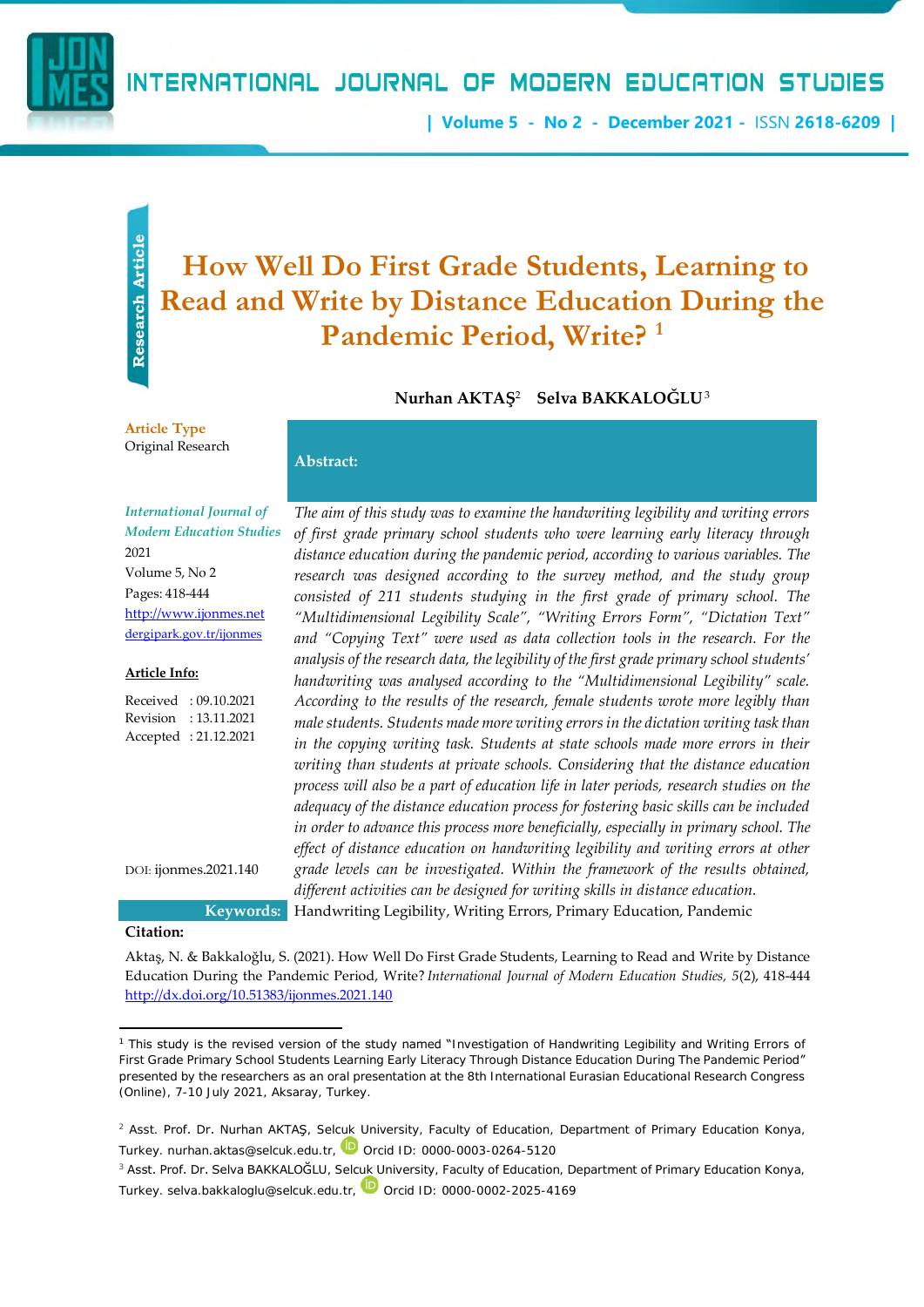#### **INTRODUCTION**

Writing is a human need. As a matter of fact, the ability to write is used in accordance with certain rules in order to express one's beliefs, ideals, expectations, feelings and thoughts. There are many definitions in the literature about writing, which we use not only in the education process but in all areas of life.

Writing is the individual's explanation of his/her thoughts, imaginings and experiences through script (Göçer, 2018; Sever, 2004). Considering the definitions of writing (Göçer, 2018; Sever, 2004; Güneş, 2007; Barthes, 2007), it is seen that writing is a complex and multifaceted process between the reader and the writer. Therefore, writing skill is not an innate skill, but is a skill acquired through education (Duran & Akyol, 2010).

Writing, which is one of the basic skill areas in an individual's education life, is taught in the first grade of primary school together with the reading skill. In the teaching of writing, which is carried out in parallel with reading, the spelling of the sounds is taught simultaneously with their pronunciation (Arslan, 2012). In this sense, the purpose of early literacy teaching is to foster appropriate reading and writing skills based on skills such as speaking and listening that students have acquired in their out-of-school lives (Yılar, 2015). Writing skill is not random, and it is carried out in accordance with the language rules within a certain time schedule (Duran & Akyol, 2010).

In writing, both the quality of the text content and the grammar, visuality and spelling rules are of great importance. The last step in a text whose content has been planned properly is the legibility of that text. If a piece of writing is not legible, its content cannot be related in the desired way, nor can it be understood by the reader (Akyol, 2010). Legibility demonstrates the adequacy of the letters in the handwriting presented to the reader and constitutes an important dimension of handwriting assessments (Ediger, 2001). In assessments of legibility, the focus is on formal characteristics rather than features like spelling, word use, and grammar (Graham, Berninger & Weinraub, 1998). The form of the letters, the spacing between the letters, the slope of the letters, and writing by staying on the line are elements related to the formal features of letters, in other words, to legibility (Tok & Erdoğan, 2017). In fact, Tompkins (2005) explained legibility in six dimensions: the shape of the letters, the size of the letters and the ratio of upper- and lower-case letters, the spacing between letters and words, the slope, staying on the line, and the quality of the lines forming the letters.

According to Akyol (2006), a student who acquires the ability to write legibly should be able to write the letters correctly, make the extensions of the letters appropriately, place the hand and arm on the desk correctly during writing, hold the pencil correctly, write at an appropriate speed, keep the paper on which he/she writes clean and tidy, and keep to the lines correctly. For students to be able to learn all these writing rules, dictation and copying exercises should be frequently included in writing teaching (Akyol, 2006). By definition, dictation is the shaping of the sounds heard through speech and converting them into

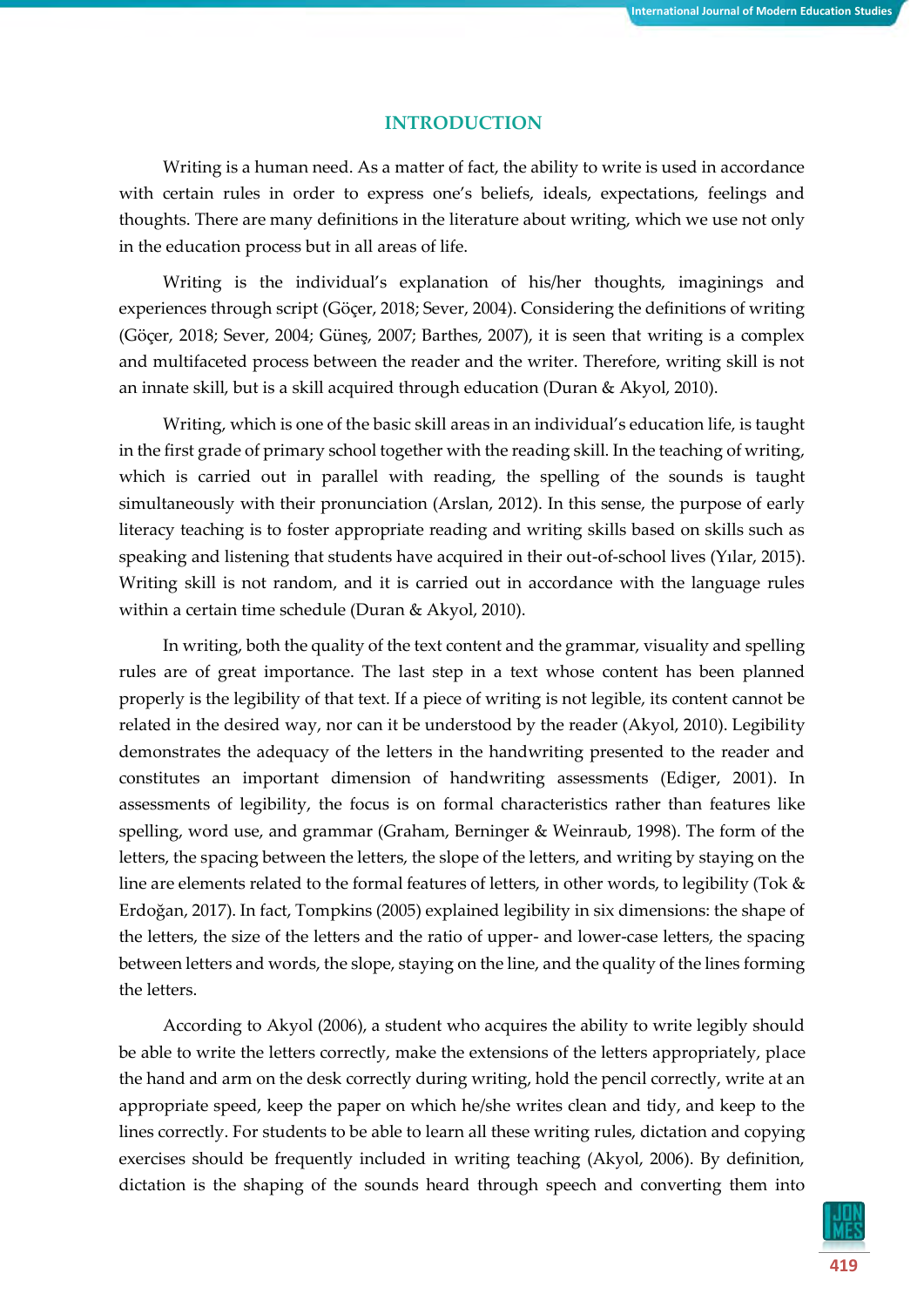concrete form through writing (Hengirmen, 1990). Dictation, which includes some sub-skills such as observing the spelling rules and punctuation marks, as well as developing listening skills such as listening carefully and listening without missing the main idea (Taşkaya, 2019), is of great importance not only in terms of the acquisition of writing skills, but also with regard to taking notes in all areas of life in the long term (Zhytska, 2013). In the dictation technique, the teacher asks the student to write a text appropriate for his/her grade level by reading it out in a way and at a speed that the student can understand. During the process or at the end of the process, the teacher contributes to the development of the student's writing skills by providing feedback by checking writing, spelling and punctuation errors (Yurdakul & Susar, 2020). Copying, on the other hand, means that the student looks at a text given to him/her and writes the text again.

Especially in the first grades, it is important in both educational and social terms for children to acquire the ability to write at an appropriate pace, in an orderly way, and legibly (Yıldız & Ateş, 2010; Ziviani & Watson-Will, 1998). For this reason, legibility is seen as an important criterion in the development of handwriting (Akyol, 2008; Galanis, 2008), and it is a subject that should be emphasised at every grade level. In fact, when the studies on legibility are examined, it is seen that besides studies conducted in the first grade, when the literacy process begins to be fostered (Graham, Weintraub & Berninger, 2001; Vlachos & Bonoti, 2006; Öğüt, 2018; Ulu, 2019; Gök & Baş, 2020; Okatan & Özer, 2020), the legibility of students' writing is also examined at other grade levels (Yıldız & Ateş, 2010; Schwellnus, Carnahan, Kushki, Polatajko, Missiuna & Chau, 2012; Ghorbani, Yadolahzadeh, Shakki & Noohpiseh, 2020).

In addition to being a factor that affects the writing skill, legibility is also affected by many factors. Elements such as the student's sitting position, muscle development, writing direction, hand preference and pencil grip, the position of the paper, the letters, writing speed, and staying on the line all affect the writing and the elegance and legibility of the writing. If these elements are not taken into consideration, the desired legibility cannot be achieved and writing errors occur. Indeed, in her study in which she examined the handwriting legibility of first grade primary school students, Ulu (2019) concluded that as the students' legibility increased, their writing errors decreased. It is possible to classify writing errors as omitting letters, omitting syllables, omitting words, misplaced writing, confusing letters, compound writing, separating syllables, adding words, writing words incorrectly, spelling mistakes, writing slowly, and inability to write (Erden, Kurdoğlu & Uslu, 2002). In order to prevent the aforementioned writing errors, guiding the student correctly, especially during the writing education given in the first grade of primary school, is an important process in reducing writing errors and ensuring that the student writes correctly. Studies (Ulu, 2019; Babayiğit, 2019; Balkan, 2015; Memiş & Harmankaya, 2012; Akyıldız, 2011) have shown that the types of mistakes made by first grade primary school students are similar, and that similar errors also appear to be encountered at other grade

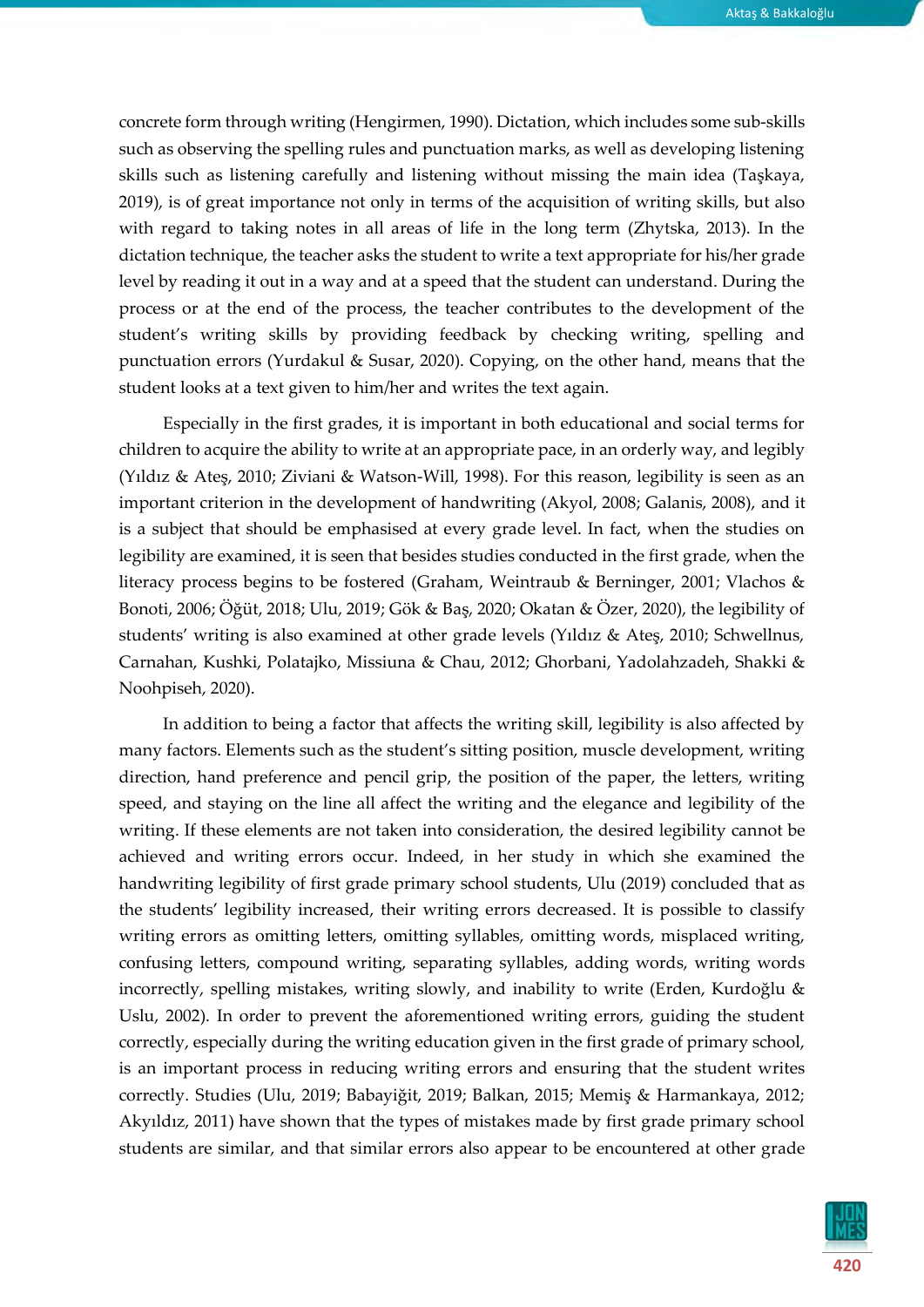levels (Koçak Demir, 2003; Yıldız & Ateş, 2010). Therefore, the importance of writing education given in the first grade of primary school comes to the fore.

The student who is to acquire the writing skill, the teacher who is to guide this process, and the programme that structures the framework and content of the process are the general elements that directly affect the writing process. In addition to this, it is possible to discuss certain variables that indirectly affect writing education. It can be said that in recent times, one of the variables affecting writing education, as in other learning domains, is the distance education process.

Due to the COVID-19 pandemic process, which began to be experienced in our country in March 2020, certain changes had to be made in education, and students interrupted their face-to-face education and began the distance education process. Distance education activities, which are preferred due to Covid-19, have been carried out through various digital platforms (EBA, Zoom, Skype, etc.). The content prepared for each of the speaking, listening, reading, writing and grammar learning areas in the EBA education programme, which is the most widely used in the distance education process at the primary education level, is insufficient especially in the areas of listening and writing (Tanrıkulu, 2017). Studies show that these contents do not comply with the Turkish course curriculum (İskender, 2016). In addition, situations such as lack of technological equipment, weak internet connections and lack of interaction in teaching materials affect the distance education process negatively (Kesik & Baş, 2021).

One of the situations that negatively affect the distance education process is the differences in the socioeconomic level of families. One of the most reliable ways of examining students' access to the distance education process and its reflections on education in terms of socioeconomic level is to compare state school and private school students. Private schools are educational institutions that are preferred by parents with high socioeconomic status for their children, and where education and training services are offered with a paid and more intensive programme. It is seen that the education given in public schools and private schools, especially during the pandemic process, causes differences in terms of student success. As a matter of fact, in the study conducted by Yıldız, Aksoy, Eryılmaz, and Korkmaz (2021), students' learning losses during the epidemic were examined in terms of reading skills. As a result of the research, it was seen that socioeconomic level was effective in the development of reading skills and learning losses in the Covid-19 period. In a similar study, Vural (2007) stated that the socioeconomic level of the family affects the literacy performance of the student; he stated that while students with a high socioeconomic level and studying in private schools did not have reading problems, students at middle and lower socioeconomic levels had reading problems.

#### *Purpose of the research*

It can be said that it would be beneficial to examine the early literacy teaching process in distance education, and to revise it by investigating its deficiencies. It is seen that most of the studies in the field of education during the COVID-19 pandemic process have been aimed at examining the views of teachers and students (Bakioğlu & Çevik, 2020; Bayburtlu, 2020; Bozkurt, 2020; Demir & Özdaş, 2020; Özdoğan & Berkant, 2020). On the other hand, it can be said that the studies (Erkoca, 2021; Solak, Ütebay & Yalçın, 2020) conducted to

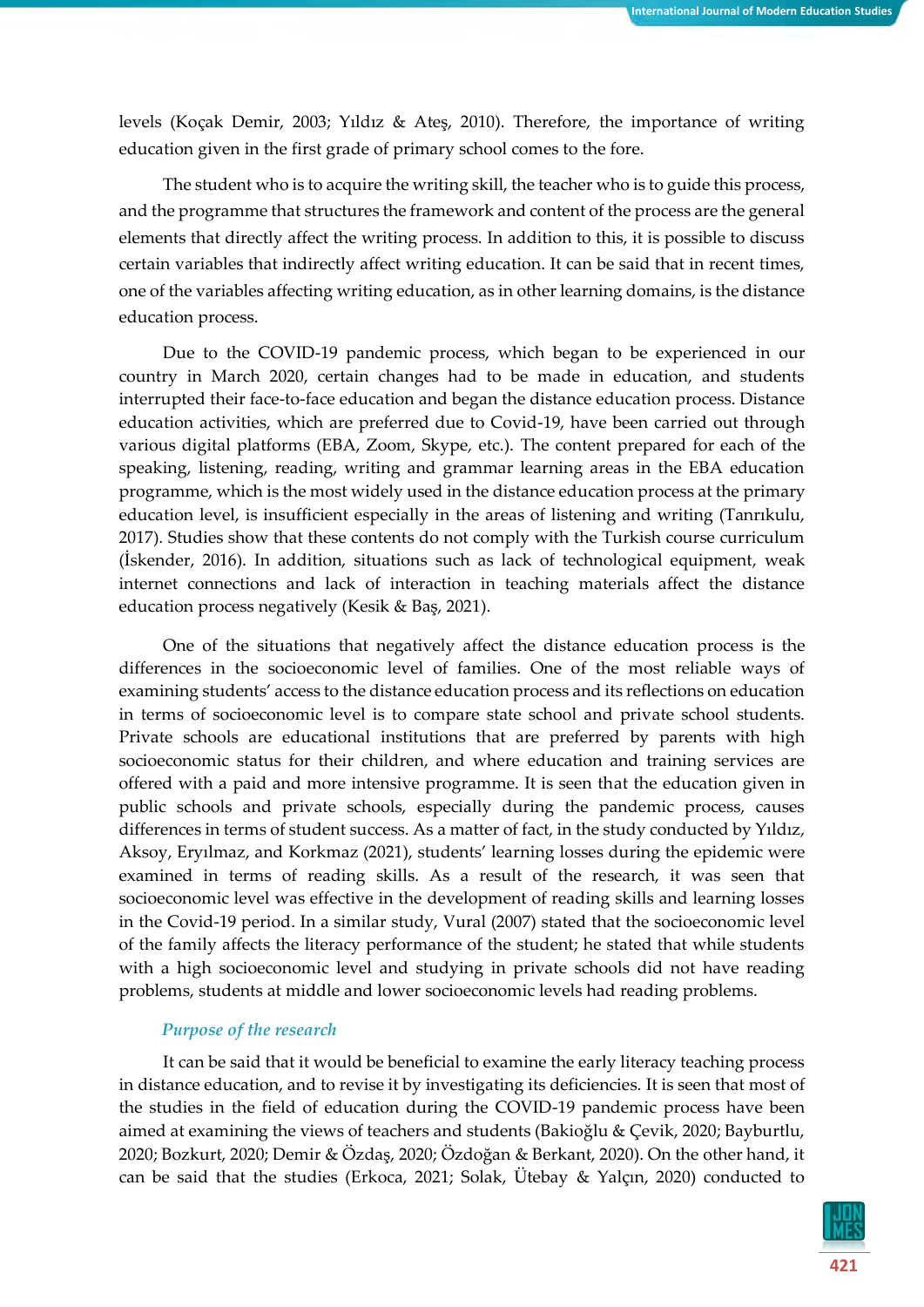measure the proficiency of students in this process are limited. Especially in the literature, studies on teacher views on teaching literacy during the pandemic process (Erbaş, 2021; Gürbüz & Yılmaz, 2021; Kargın & Karataş, 2021; Sağırlı, 2021) have intensified. While computer-assisted primary literacy teaching positively affects the development of children's reading skills and reading speed, it does not have the same effect in terms of the development of dictation skills (Gürol & Yıldız; 2015). From this point of view, it is important to examine the effect of distance education on students' reading and writing skills, because writing skill is the last link in the chain of basic language skills (Demirel & Şahinel, 2006; Ünalan, 2006) and is an analytical skill that includes evaluation and problemsolving processes (Sharples, 1999). For this reason, writing is generally perceived as a skill that students shy away from and are unsuccessful in (Aydın, 2017; Özbay and Barutçu, 2013; Yalçın, 2002). Evaluation of the situation of writing skill, which has such difficulties even in face-to-face education, in the distance education process is worth researching in terms of its potential to obtain different results. From this point of view, the research shows how well first-year students who learned to read and write with distance education during the pandemic period wrote; it was designed to examine writing legibility and writing errors according to various variables. For this purpose, answers to the following questions were sought:

#### *Sub-problems*

- 1. Do the writing skills of first grade primary school students who learn to read and write through distance education differ significantly according to their copying and dictation studies?
- 2. Does the handwriting legibility of first grade primary school students differ significantly according to gender?
- 3. Does the handwriting legibility of first grade primary school students differ significantly according to school type?
- 4. Do the writing errors of first grade primary school students who learn to read and write through distance education differ significantly according to their copying and dictation studies?
- 5. Do first grade primary school students' writing errors differ significantly according to gender?
- 6. Do first grade primary school students' writing errors differ significantly according to school type?

#### **METHOD**

#### *Research Model*

This research, which aims to examine the written texts of first grade primary school students in terms of legibility, was designed with the survey model, which is one of the quantitative research methods. Survey studies are studies in which participants' views, or characteristics such as their interests, skills, abilities or attitudes related to a subject or event are determined, and are studies generally conducted on relatively larger samples compared to other studies. The main purpose of these studies is to define the characteristics of a group and to reveal how these characteristics are distributed within the group (Frankel, Wallen &

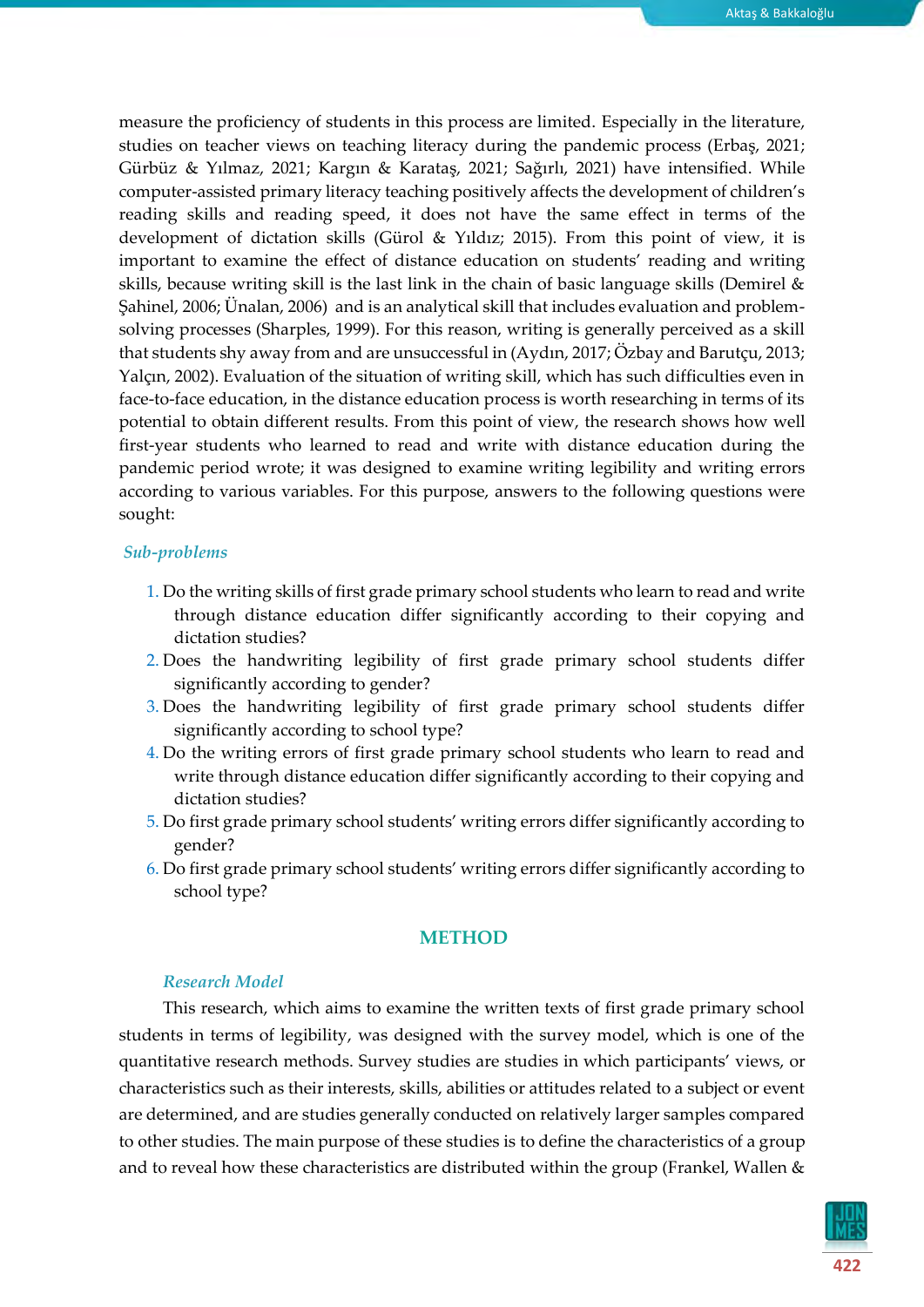Hyun, 2012). In this research, the survey model was used because the aim was to examine the writing of first grade primary school students in terms of legibility and writing errors.

#### *Participants*

The study group of the research consists of a total of 211 students who continued their education in four primary schools (two state and two private) located in the city centre of Konya in the 2020-2021 academic year. The convenience sampling method was utilised to determine the study group. In convenience sampling, the researcher chooses a case that is close at hand and easy to access, thus gaining speed and practicality for the research (Yıldırım & Şimşek, 2013). Epidemic measures were taken into account in the selection of the sampling method. With this method, data were collected with the least mobility. The descriptive data of the study group are included in Table 1.

#### **Table 1**

| Gender             |              |       |    |         |       |       |  |
|--------------------|--------------|-------|----|---------|-------|-------|--|
|                    | <b>State</b> |       |    | Private | Total |       |  |
| <b>School Type</b> | F            | $\%$  |    | $\%$    |       | $\%$  |  |
| Female             | 72           | 56.25 | 38 | 45.7    | 110   | 52.13 |  |
| Male               | 56           | 43.75 | 45 | 54.2    | 101   | 47.86 |  |
| <b>Total</b>       | 128          | 60.66 | 83 | 39.33   | 211   | 100   |  |

*Descriptive Statistics of Study Group*

According to Table 1, the study group of the research consists of 211 first grade primary school students, 128 from state schools and 83 from private schools. It is seen that approximately 52% of these students are girls and 48% are boys.

#### *Data Collection Tools*

In the research, the "Multidimensional Legibility Scale", "Writing Errors Form", "Dictation Text" and "Copying Text" were used as data collection tools in order to examine the handwriting legibility and writing errors of the first grade primary school students.

Multidimensional Legibility Scale: In the study, the "Multidimensional Legibility Scale" developed by Yıldız and Ateş (2010) was used to examine the written texts of the first grade primary school students in terms of legibility. The scale was developed in the years when cursive handwriting was taught as the compulsory and only style. The researchers who developed the scale made arrangements in some dimensions of the scale according to manuscript letters. The prepared scale form was requested from the researchers via e-mail.

The "Multidimensional Legibility Scale" consists of three categories: "completely competent" (3), "moderately competent" (2) and "not at all competent" (1). The legibility criteria in the rubric prepared according to the analytical evaluation approach are slope, spacing, size, shape and staying on the line. In this direction, students' manuscript writing

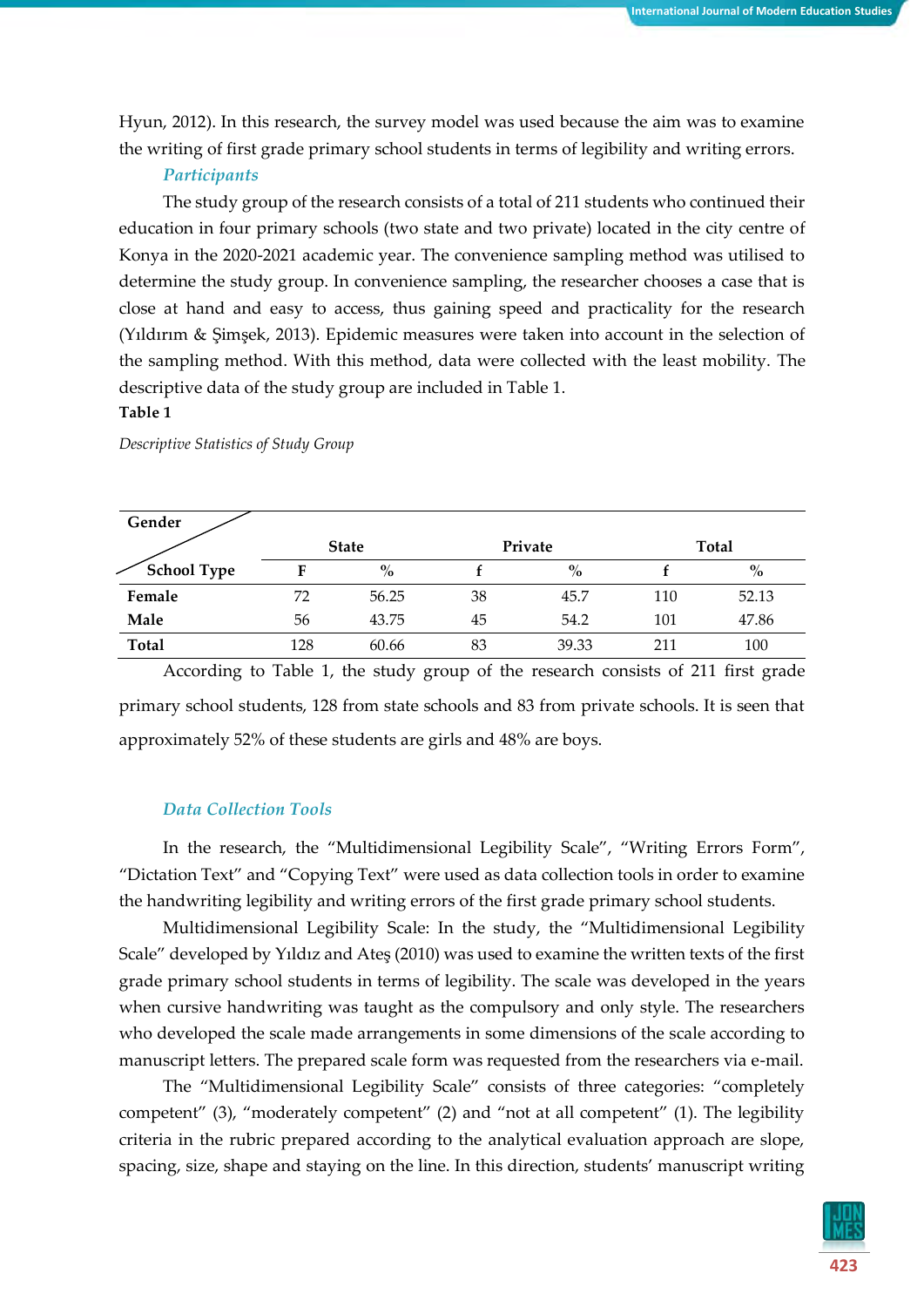was handled separately for each sub-dimension in the research. Considering that the lowest score that can be obtained from this scale is 5 and the highest score is 15, students' written texts with a total score of 5 - 8.3 were assessed as illegible, students' written texts with a total score of 8.4 - 11.7 were evaluated as moderately legible, and students' written texts with a total score of 11.8 - 15 were assessed as legible. Examples of scoring of students' written texts according to the multidimensional legibility scale are given in Figure 1 and Figure 2.

#### **Figure 1**

*Example of a legible piece of writing (State school, female student)*

vorome Leseler  $de$ COL enhere Dek dldiris  $mezms$ tomb  $Opu$  $Lm1$ ydkaldmdyd  $M/S$ cdLISIrken dil esinin yanından y udkdcamgud sapi  $emb$ ye  $amS$ botakliga udraim Istemek pagirmis  $n$ duumdmis

When the sample of writing shown in Figure 1 is analysed in terms of legibility, the total of 14 points obtained in terms of slope (2 points), spacing (3 points), size (3 points), shape (3 points) and staying on the line (3 points) indicates a competent level of legibility.

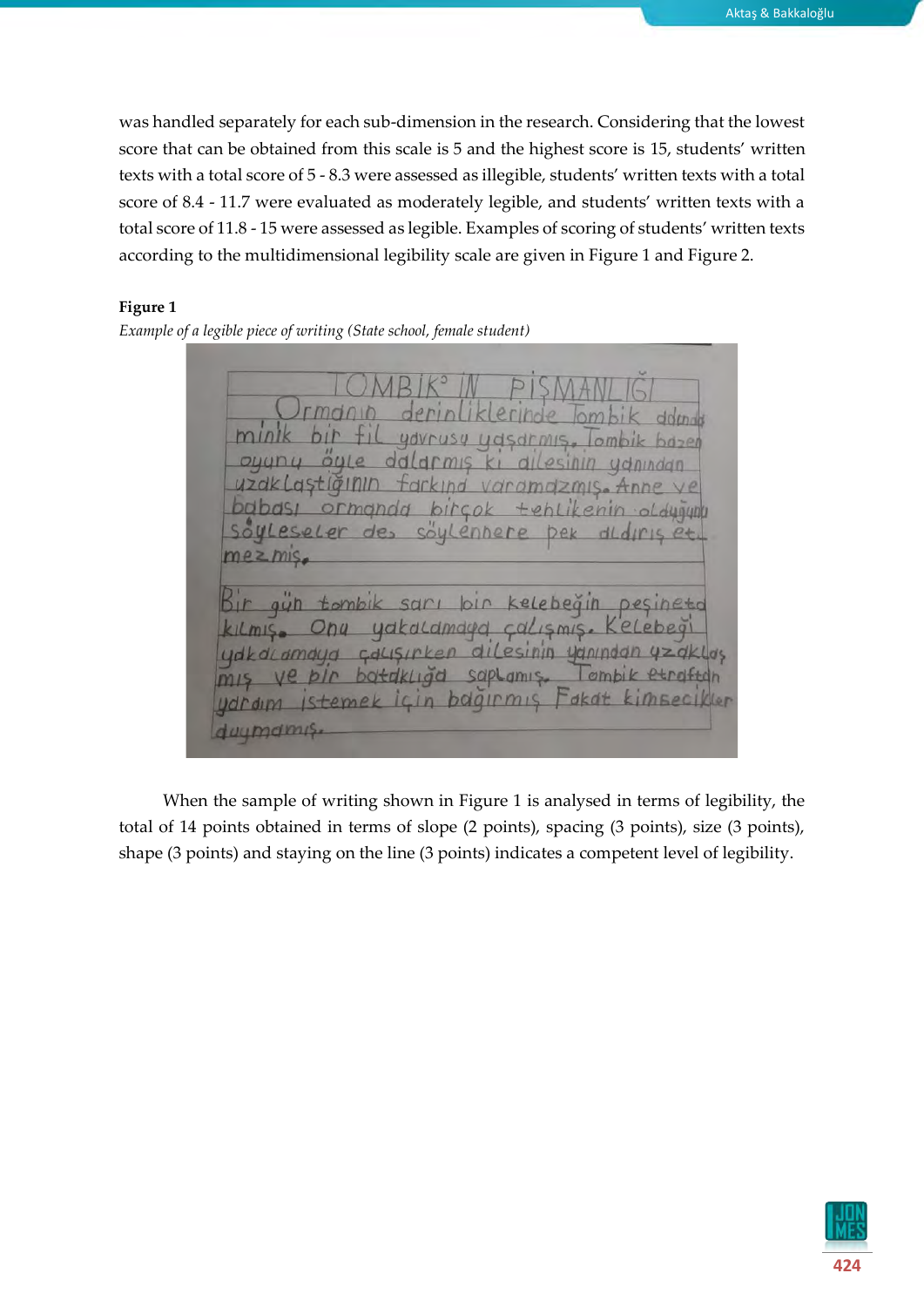**Figure 2** *Example of an illegible piece of writing (Private school, male student)*

When the sample of writing shown in Figure 2 is analysed in terms of legibility, the total of 7 points obtained in terms of slope (2 points), spacing (1 point), size (1 point), shape (1 point) and staying on the line (2 points) indicates an inadequate level of legibility.

Writing Errors Form: The types of errors used in the research conducted by Erden, Kurdoğlu and Uslu (2002) were taken into account.

1. Letter Omission/Insertion: This is related to not writing letters that appear in the word or writing letters that do not appear in the word.

2. Syllable Omission/Insertion: This is related to not writing syllables that appear in the word or writing syllables that do not appear in the word.

3. Misplaced Writing: This concerns changing the places of some letters or syllables in words.

4. Letter Confusion: This is concerned with writing a letter that has a similar sound or shape to the correct one in words. The f-v, m-n, b-p, b-d, d-t, c-ç, t-k pairs of letters can be given as examples.

5. Writing Words Adjacently/Separately: This is related to not leaving the necessary spaces or writing words separately.

6. Syllable Separation at the End of the Line: This is the splitting of words in the wrong place at the end of a line.

7. Word Omission/Insertion: This is related to not writing words that appear in the text or writing words that do not appear in the text.

8. Writing the Word Incorrectly: This is the incorrect transcription of the word.

9. Spelling Mistakes: These are errors made in the use of punctuation marks.

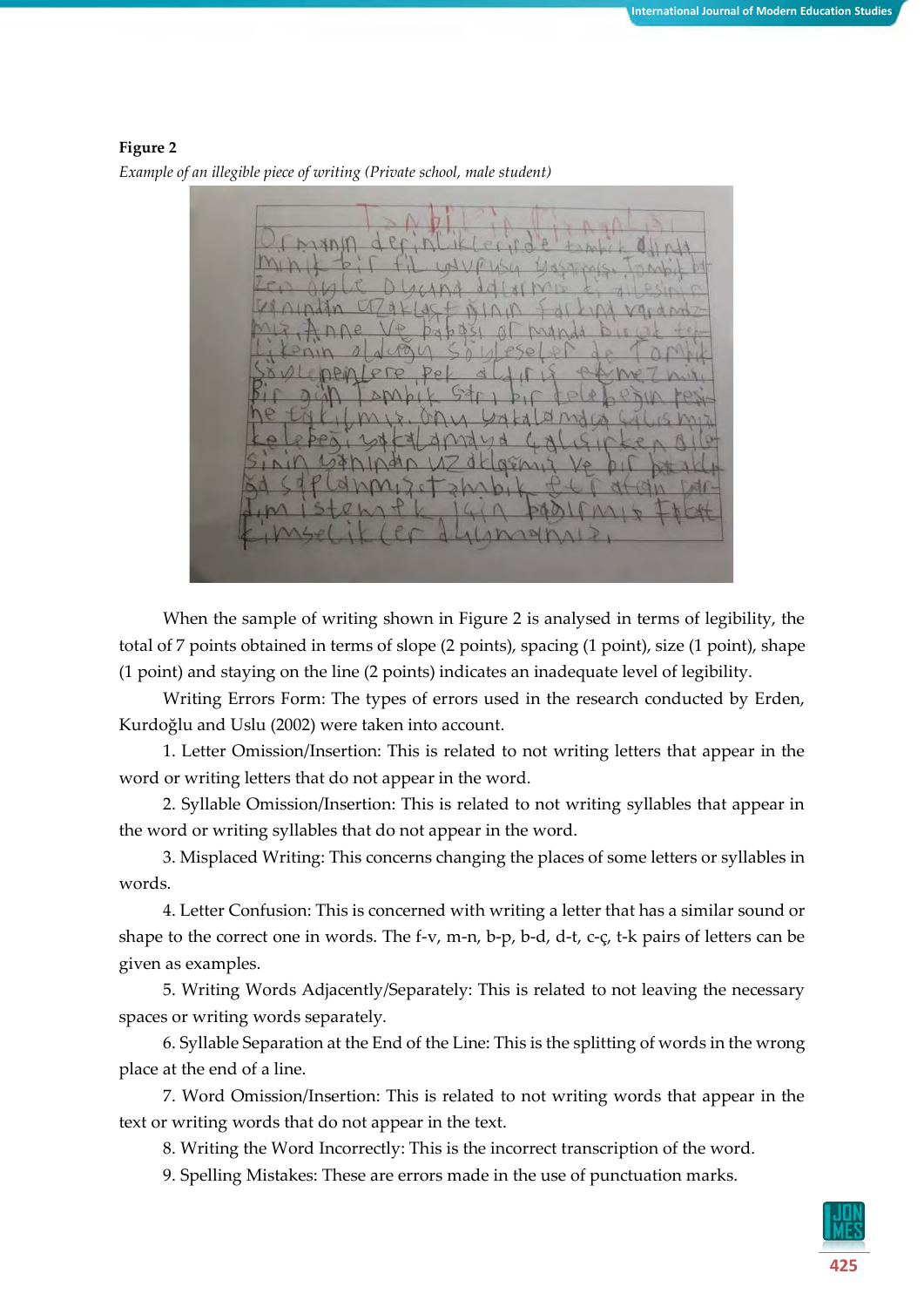Examples of scoring of students' written texts in terms of writing errors according to the writing errors form are given in Figure 3 and Figure 4.

#### **Figure 3**

*Example showing letter omission/insertion, the most common type of error (State school, male student)*



When the writing sample seen in Figure 3 is analysed in terms of writing errors, it has a total of 27 error points in terms of letter omission/insertion (11 times), syllable omission/insertion (2 times), misplaced writing (none), letter confusion (2 times), writing words adjacently/separately (none), syllable separation at the end of the line (2 times), word omission/insertion (9 times), writing the word incorrectly (1 time), and spelling mistakes (none). The most common type of error seen is letter omission/insertion.

#### **Figure 4**

*Error-free example (Private school, female student)*

Cinsiyet: Kız **D** Erkek **Yazma Formu** 1. Öğretmeninizin okuduğu metni aşağıya yazınız.  $10Y$ ayramlas gestr eglencel Günumuz maya  $\alpha$ 

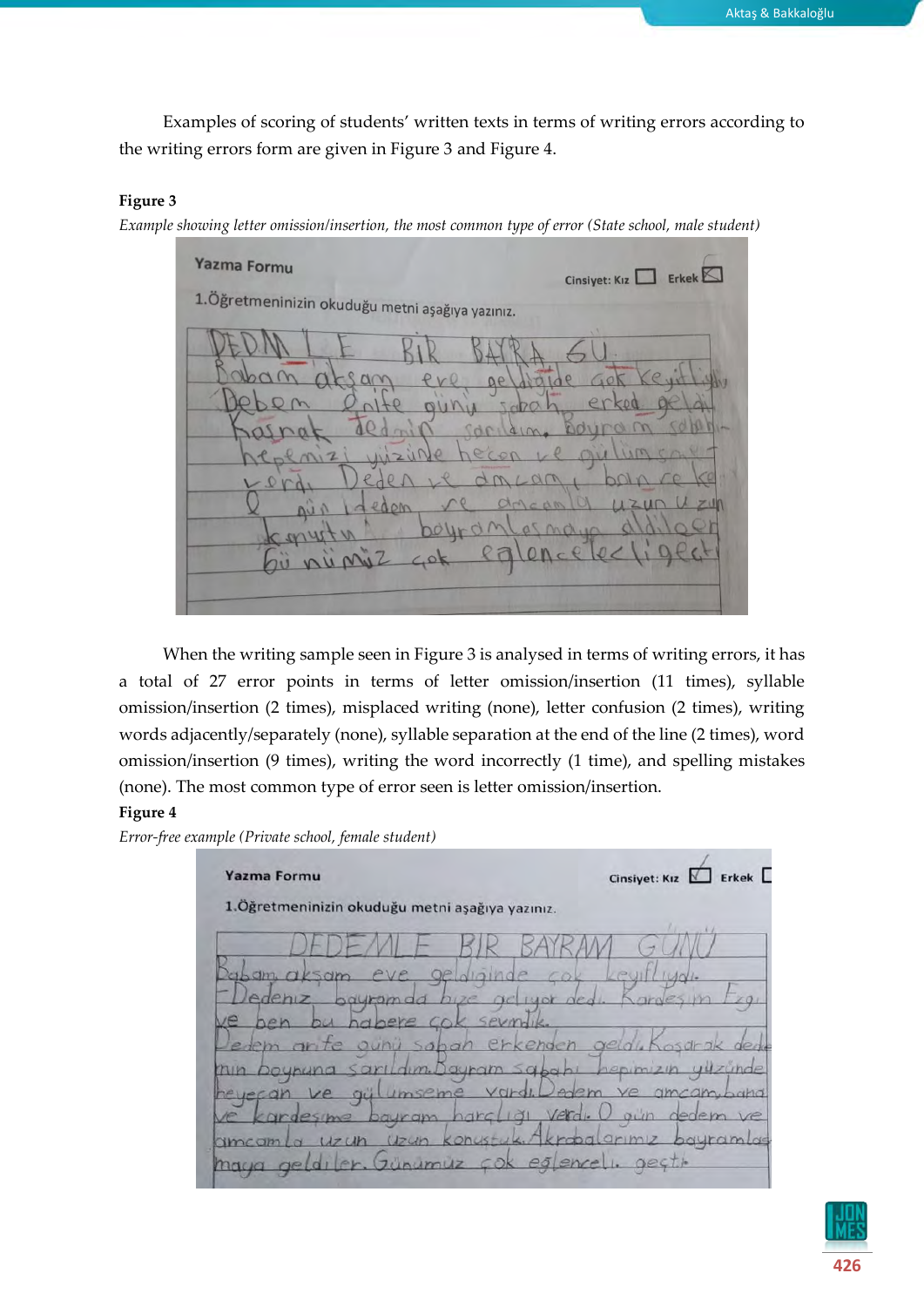When the writing sample seen in Figure 4 is examined in terms of writing errors, no writing errors can be seen. It has 0 error points in terms of writing errors.

Dictation and Copying Texts: In order to determine the writing skill levels of the students, four different text samples were determined by considering the subject content, length of text and number of words appropriate for the grade level. While deciding on the most appropriate text, opinions were obtained from eight first grade teachers. Six of the teachers decided on the texts named "A Feast Day with My Grandfather" and "Tombik's Regret". In line with the opinions received from the teachers and by also seeking the views of three academicians who are experts in the field of classroom education, the texts named "A Feast Day with My Grandfather" and "Tombik's Regret" were selected as dictation and copying texts, respectively (Appendix 1).

The text named "Tombik's Regret" was taken from the story book called "I Understand What I Read with Tales and Stories" (Bolat, Cebeci & İşbakan, 2018). The text named "A Feast Day with My Grandfather" was taken from the coursebook of Cem Publications, which was deemed appropriate to be used as a first grade primary school Turkish coursebook by the Ministry of National Education (Aksoy, Hamurcu, Akkuş & Ziya, 2019).

The research data were collected in the second semester of the 2020-2021 academic year, at the end of the second semester after the first grade students had completed their first literacy education. A total of 211 first grade primary school students participated in the research. The writing form was handed out to the students, and they were asked to write the text named "Tombik's Regret" on the upper part of the form within 1 lesson period. Following the copying task, they were asked to dictate the text named "A Feast Day with My Grandfather" under the guidance of their classroom teachers at a different lesson time. Prior to the data collection process, the classroom teachers were interviewed, and it was explained that they were not to intervene in the students' writing process. The researchers accompanied the classroom teachers during the data collection process. The two texts, namely dictation and copying, were used for all students.

#### *Data Analysis*

For the analysis of the research data, the legibility of the first grade primary school students' handwriting was analysed according to the "Multidimensional Legibility" scale. It was tested whether the data obtained from the sub-dimensions of the scale met the parametric test assumptions. The conformity of the data to normal distribution (the kurtosis and skewness values should be between -1 and +1) was examined using descriptive statistics and parametric test assumptions. Kurtosis and skewness coefficients that are in the range of -1 and +1, and an arithmetic mean, mode and median that are coincident (equal or close) are the most important indicators of normal distribution (Can, 2013, p.82-89). Accordingly, the arithmetic means and standard deviation values of the data were checked and the skewness

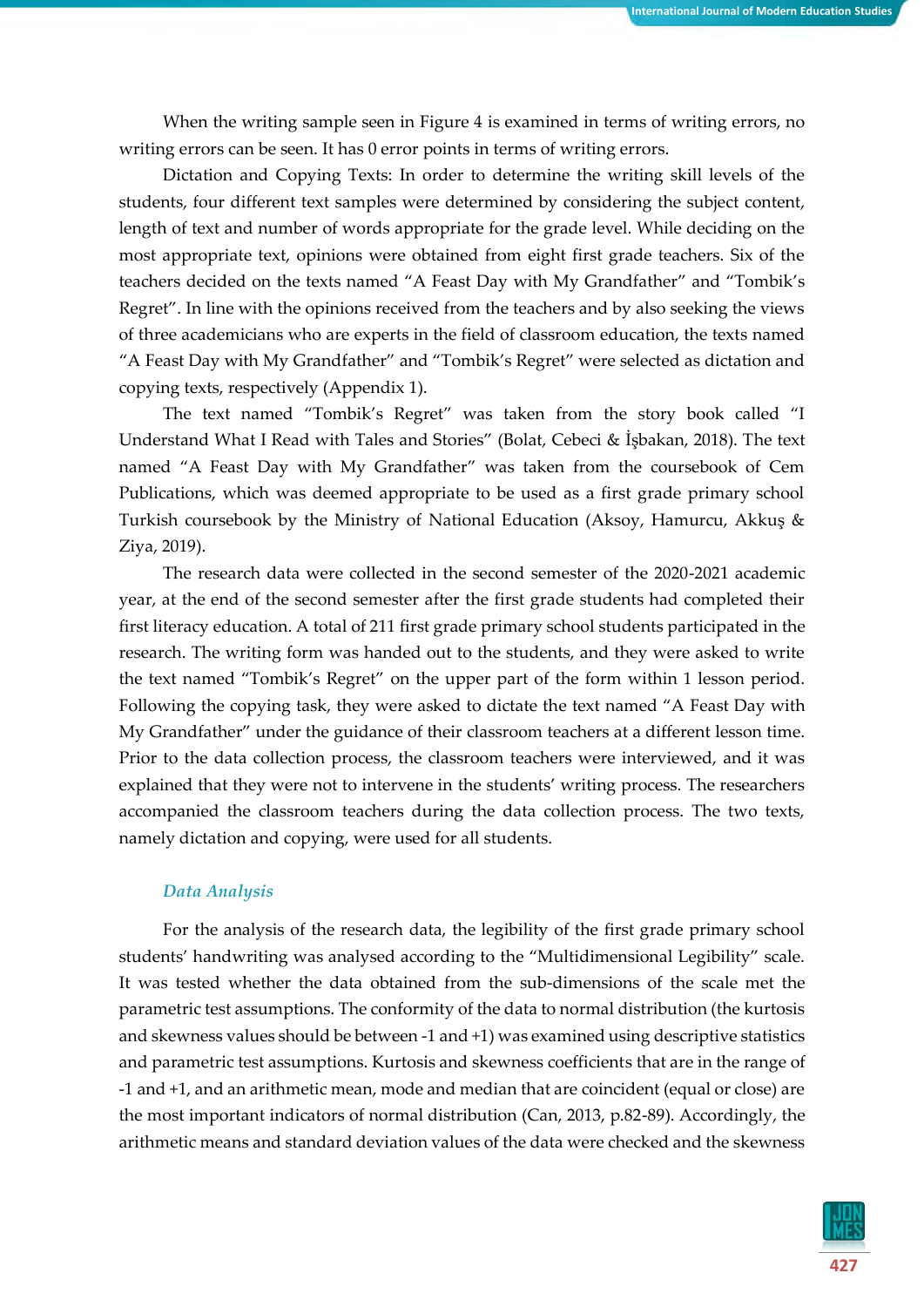and kurtosis coefficients were taken into account. The central tendency measures and normality values of the data are shared in Table 2.

#### **Table 2**

*Central Tendency Measures and Normality Values of Data*

| Variables             | n    | Lowest | Highest | (X)   | (SD) | Skewness | Kurtosis |
|-----------------------|------|--------|---------|-------|------|----------|----------|
| Legibility            | 211  | 10     | 30      | 18.72 | 5.19 | .361     | -.434    |
| <b>Writing Errors</b> | -211 |        | 98      | 13.71 | 12.6 | 2.30     | 9.56     |

When Table 2 is examined, it is seen that the data are normally distributed in the legibility dimension, but that the skewness-kurtosis coefficients and indices in the writing errors dimension are not within the desired range, and the graphics do not show a distribution related to normality, so the distribution of the data is not normal. Accordingly, the parametric "t-test for independent samples" was used for legibility, while the "Mann-Whitney U test" for non-parametric statistics was used to analyse writing errors.

#### *Validity and Reliability*

For the reliability of the research, the writings of the students were evaluated independently by two different researchers using the multidimensional legibility scale and writing errors forms. Then, the scores given by both researchers were compared. In cases where the researchers disagreed, the writing samples were evaluated together and the final decision on the scoring was made. The reliability of the study was calculated using the Reliability = Consensus / (Agreement + Disagreement) formula and it was seen that reliability was achieved with 90% agreement. According to this formula, values of 70% and above are considered sufficient (Miles & Huberman, 1994).

#### *Ethical considerations*

During the research process, first of all, necessary permissions were obtained from the ethics committee of Selcuk University Education Faculty and Konya Provincial Directorate of National Education.In this study, all rules stated to be followed within the scope of "Higher Education Institutions Scientific Research and Publication Ethics Directive" were followed. None of the actions stated under the title "Actions Against Scientific Research and Publication Ethics", which is the second part of the directive, were not taken.

Ethical review board name: Selcuk University Faculty of Education Scientific Ethics Evaluation Board

Date of ethics review decision: 22/02/2021

Ethics assessment document issue number: E-16343714-605.02-31355

In addition, the students were informed that participation in the research was on a voluntary basis and that the data obtained would not be shared with third parties.

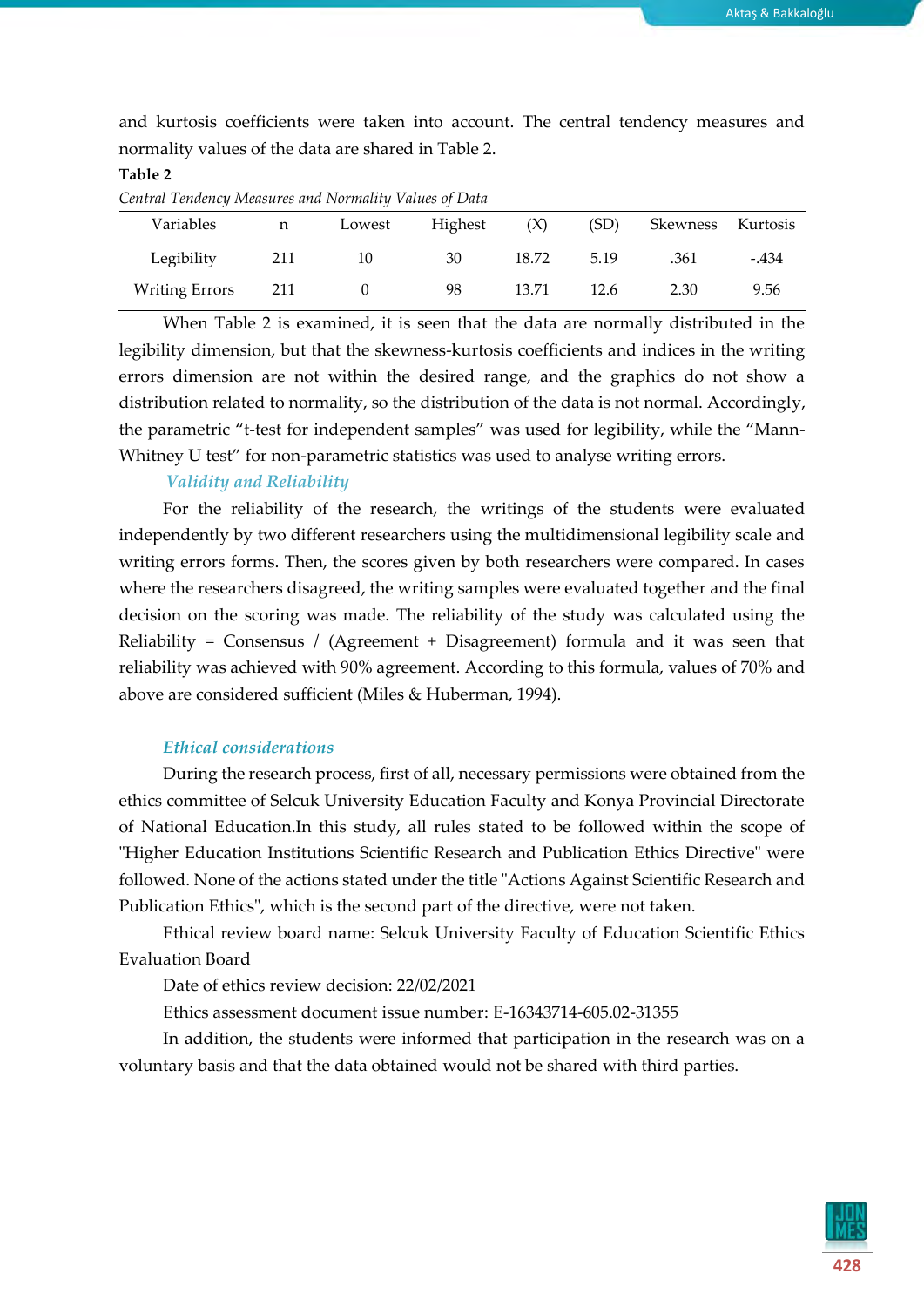#### **FINDINGS**

In this part of the research, the handwriting legibility and writing errors of the first grade primary school students are examined according to the independent variables of copying and dictation tasks, gender, and school type, and an attempt is made to present them in the form of tables. Table 3 shows the t-test results for the copying and dictation variables of students' legible writing skills.

#### **Table 3**

| T-test Results of Students' Scores for Sub-Dimensions of Legibility According to Writing Task |         |      |        |           |        |        |  |  |  |
|-----------------------------------------------------------------------------------------------|---------|------|--------|-----------|--------|--------|--|--|--|
|                                                                                               | Copying |      |        | Dictation |        |        |  |  |  |
| Sub-Dimensions of                                                                             | $\chi$  | S    | $\chi$ | S         | Ł      | P      |  |  |  |
| Legibility                                                                                    |         |      |        |           |        |        |  |  |  |
| Slope                                                                                         | 2.05    | .58  | 2.03   | .55       | .255   | .79    |  |  |  |
| Spacing                                                                                       | 1.66    | .65  | 1.59   | .63       | 1.13   | .25    |  |  |  |
| <b>Size</b>                                                                                   | 1.82    | .65  | 1.84   | .68       | $-.36$ | .71    |  |  |  |
| Shape                                                                                         | 1.79    | .74  | 1.73   | .73       | .72    | .47    |  |  |  |
| Staying on the Line                                                                           | 2.16    | .67  | 2.01   | .68       | 2.13   | $.03*$ |  |  |  |
| Total                                                                                         | 9.49    | 2.67 | 9.23   | 2.71      | .97    | .32    |  |  |  |

 $*p<0.05$ 

When Table 3 is examined, it is seen that the students' scores for the sub-dimensions of legibility of the copying task are slightly higher than those of the dictation task in all dimensions except size, but that the difference between them in total is not statistically significant (for slope (t(211)= .255; p>.05), for spacing (t(211)= 1.13; p>.05), for size (t(211)= -.36;  $p > .05$ ), for shape (t(211)= .72;  $p > .05$ ), and for staying on the line (t(211)= 2.13;  $p < .05$ ). Only in the staying on the line sub-dimension of legibility was a significant difference found between the copying and dictation exercises. The t-test results for the gender variable of the students' legible writing skills are given in Table 4.

#### **Table 4**

*T-test Results of Students' Scores for Sub-Dimensions of Legibility According to Gender*

|                     |        |        | $\circ$ | ◡<br>$\circ$ |      |        |
|---------------------|--------|--------|---------|--------------|------|--------|
|                     |        | Female |         | Male         |      |        |
| Sub-Dimensions of   | $\chi$ | S      | $\chi$  | S            | t    | P      |
| Legibility          |        |        |         |              |      |        |
| Slope               | 4.21   | 1.08   | 3.95    | 1.02         | 1.83 | .06    |
| Spacing             | 3.46   | 1.17   | 3.02    | 1.14         | 2.71 | $.00*$ |
| <b>Size</b>         | 3.78   | 1.23   | 3.55    | 1.26         | 1.31 | .18    |
| Shape               | 3.70   | 1.39   | 3.34    | 1.39         | 1.83 | .06    |
| Staying on the Line | 4.36   | 1.27   | 3.98    | 1.26         | 2.19 | $.03*$ |
| Total               | 19.52  | 5.03   | 17.86   | 5.24         | 2.35 | $.02*$ |
|                     |        |        |         |              |      |        |

#### $*_{p<0.05}$

Looking at Table 4, it is seen that there is a statistically significant difference between the handwriting legibility scores of female students and the handwriting legibility scores of male students, except for the slope, size and shape dimensions (for slope  $(t(211)=1.83;$  p>

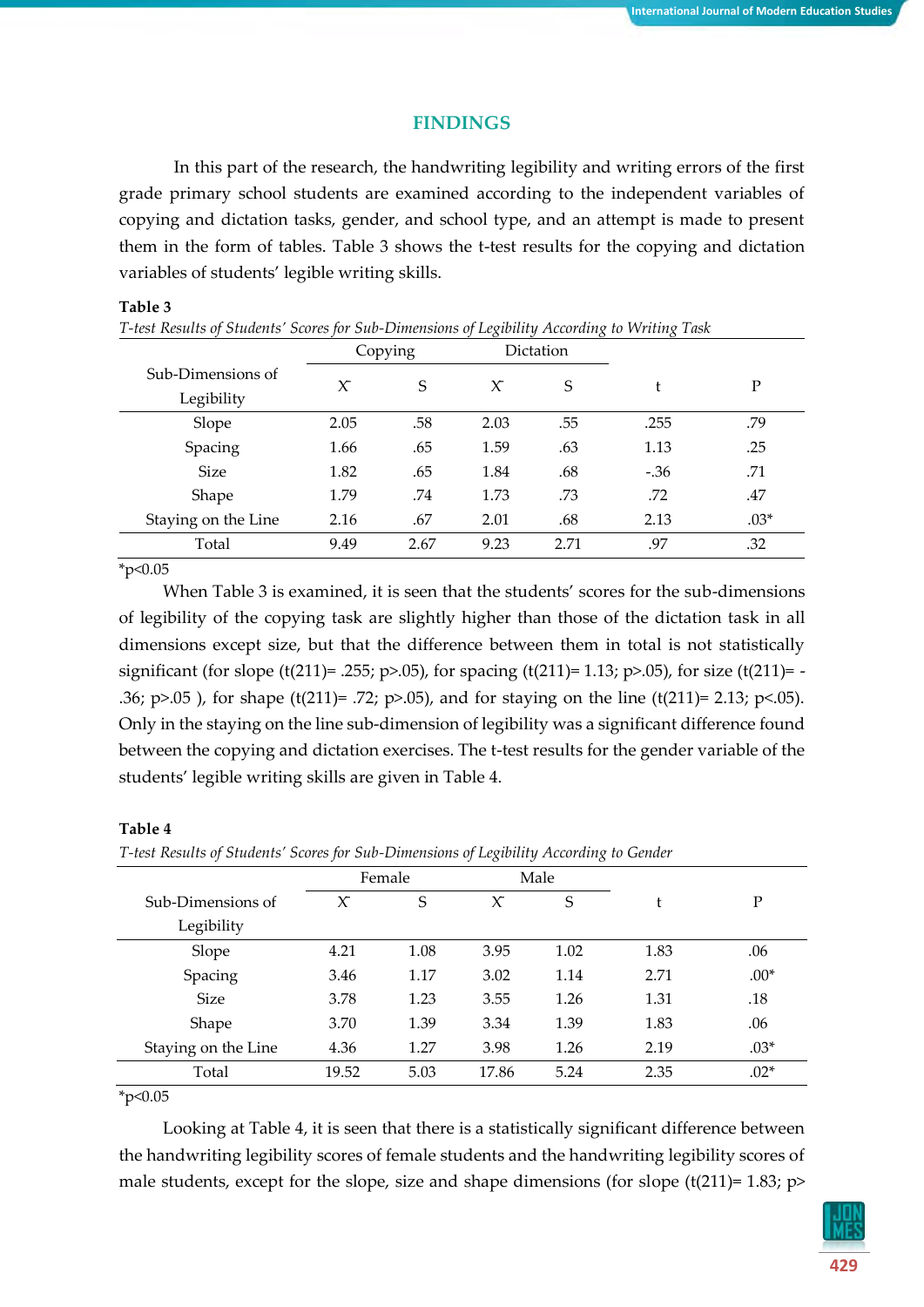0.05), for spacing ( $t(211)=2.71$ ;  $p < 0.05$ ), for size ( $t(211)=1.31$ ;  $p > 0.05$ ), for shape ( $t(211)=$ 1.83; p> 0.05), and for staying on the line (t(211) = 2.19; p< 0.05). It is seen that the scores of female students are higher than the scores of male students in all sub-dimensions of legibility. The t-test results for the school type variable of the students' legible writing skills are given in Table 5.

#### **Table 5**

|                     |        | State |        | Private |         |     |
|---------------------|--------|-------|--------|---------|---------|-----|
| Sub-Dimensions of   | $\chi$ | S     | $\chi$ | S       | t       | P   |
| Legibility          |        |       |        |         |         |     |
| Slope               | 4.04   | 1.14  | 4.15   | .91     | $-.73$  | .46 |
| Spacing             | 3.16   | 1.21  | 3.39   | 1.10    | $-1.41$ | .15 |
| <b>Size</b>         | 3.71   | 1.25  | 3.60   | 1.25    | .65     | .51 |
| Shape               | 3.47   | 1.40  | 3.61   | 1.40    | $-.09$  | .48 |
| Staying on the Line | 4.10   | 1.39  | 4.30   | 1.07    | $-1.10$ | .27 |
| Total               | 18.50  | 5.48  | 19.07  | 4.70    | $-.77$  | .44 |

*T-test Results of Students' Scores for Sub-Dimensions of Legibility According to School Type*

 $*p<0.05$ 

When Table 5 is examined, although the mean scores of the students studying in private schools are higher than those of the students studying in state schools in all subdimensions of legibility (except size), there is no statistically significant difference between them  $(p > 0.05)$ .

In the study, the "Mann-Whitney U" test was used to analyse whether the data obtained from the writing errors of first grade primary school students learning to read and write through distance education showed a significant difference according to the copying and dictation exercises. The evaluation results of the students' writing errors are given in Table 6.

#### **Table 6**

*Mann-Whitney U Test Results of Students' Writing Error Scores According to Writing Task*

| Error Type            | Writing Task | $\mathsf{n}$ | Mean  | Rank Sum | U       | P    |
|-----------------------|--------------|--------------|-------|----------|---------|------|
|                       |              |              | Rank  |          |         |      |
| Letter                | Copying      | 211          | 217.5 | 45906.5  |         |      |
| omission/insertion    | Dictation    | 211          | 205.4 | 43346.5  | 20980.5 | .287 |
| Syllable              | Copying      | 211          | 220.1 | 46456.5  |         |      |
| omission/insertion    | Dictation    | 211          | 202.8 | 42796.5  | 20430.5 | .066 |
| Misplaced writing     | Copying      | 211          | 209   | 44099.0  |         |      |
|                       | Dictation    | 211          | 214   | 45154.0  | 21733   | .092 |
| Letter confusion      | Copying      | 211          | 201.7 | 42568.5  |         |      |
|                       | Dictation    | 211          | 221.2 | 46684.5  | 20202.5 | .057 |
| Writing               | Copying      | 211          | 209.4 | 44202.5  |         |      |
| adjacently/separately | Dictation    | 211          | 213.5 | 45050.5  | 21836.5 | .240 |
|                       | Copying      | 211          | 207.5 | 43782.0  |         |      |

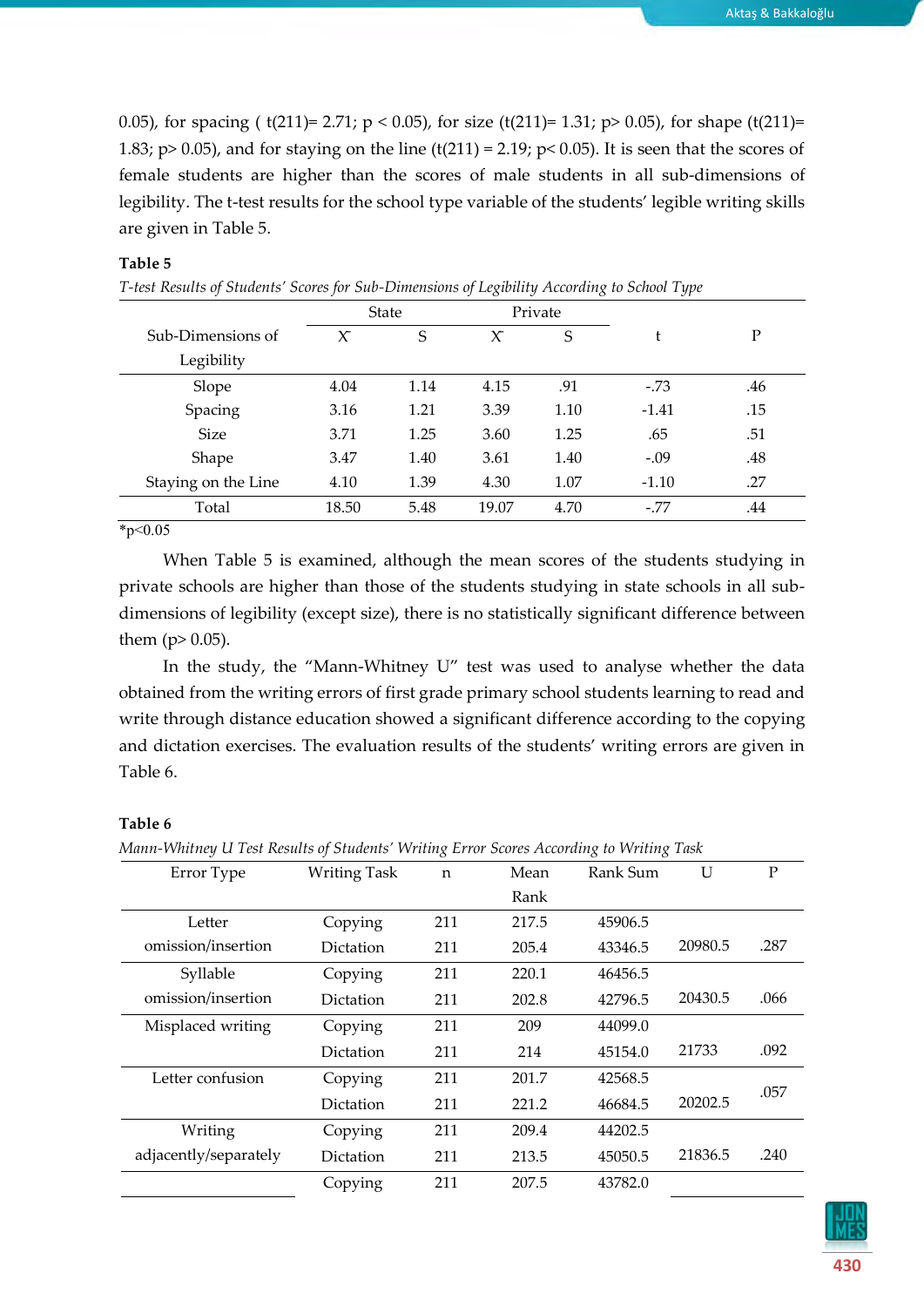| Syllable separation at | <b>Dictation</b> | 211 | 215.5 | 45471.0 | 21416   | .352    |
|------------------------|------------------|-----|-------|---------|---------|---------|
|                        |                  |     |       |         |         |         |
| the end of the line    |                  |     |       |         |         |         |
| Word                   | Copying          | 211 | 185.1 | 39076.0 |         |         |
| omission/insertion     | Dictation        | 211 | 237.8 | 50177.0 | 16710   | $.000*$ |
| Writing the word       | Copying          | 211 | 207   | 43682.5 |         |         |
| incorrectly            | Dictation        | 211 | 215.9 | 45570.5 | 21316.5 | .276    |
| Spelling mistakes      | Copying          | 211 | 189.4 | 39971.5 |         |         |
|                        | <b>Dictation</b> | 211 | 233.5 | 49281.5 | 17605.5 | $.000*$ |
| Total                  | Copying          | 211 | 194   | 40934.0 |         |         |
|                        | Dictation        | 211 | 229   | 48319.0 | 18568   | $.003*$ |

 $*p<0.05$ 

When Table 6 is examined, there are significant differences for word omission/insertion (U=16710;  $p<0.05$ ) and spelling mistakes (U=17605.5;  $p<0.05$ ) according to the students' writing tasks. When the mean ranks are examined, it is seen that letter omission/insertion and syllable omission/insertion types of errors are more common in the copying task, while in the dictation task, misplaced writing, letter confusion, writing adjacently/separately, syllable separation at the end of the line, word omission/insertion, writing the word incorrectly, and spelling mistakes are the types of errors that were made more frequently. There is also a significant difference between writing tasks in terms of total error scores (U=18568; p<0.05). The evaluation results for the gender variable of the writing errors of the students are given in Table 7.

#### **Table 7**

*Mann-Whitney U Test Results of Students' Writing Error Scores According to Gender*

| Error Type             | Gender | n   | Mean   | Rank Sum | U      | $\mathbf{P}$ |
|------------------------|--------|-----|--------|----------|--------|--------------|
|                        |        |     | Rank   |          |        |              |
| Letter                 | Female | 110 | 104.57 | 11502.5  |        |              |
| omission/insertion     | Male   | 101 | 107.56 | 10863.5  | 5397.5 | .719         |
| Syllable               | Female | 110 | 104.96 | 11545.5  |        |              |
| omission/insertion     | Male   | 101 | 107.13 | 10820.5  | 5440.5 | .778         |
| Misplaced writing      | Female | 110 | 104.38 | 11481.5  |        |              |
|                        | Male   | 101 | 107.77 | 10884.5  | 5376.5 | .250         |
| Letter confusion       | Female | 110 | 103.12 | 11343.0  |        |              |
|                        | Male   | 101 | 109.14 | 11023.0  | 5238.0 | .452         |
| Writing                | Female | 110 | 103.93 | 11432.0  |        |              |
| adjacently/separately  | Male   | 101 | 108.26 | 10934.0  | 5327.0 | .162         |
| Syllable separation at | Female | 110 | 104.35 | 11478.5  |        |              |
| the end of the line    | Male   | 101 | 107.80 | 10887.5  | 5373.5 | .628         |
| Word                   | Female | 110 | 98.30  | 10812.5  |        |              |
| omission/insertion     | Male   | 101 | 114.39 | 11553.5  | 4707.5 | .053         |
| Writing the word       | Female | 110 | 102.43 | 11267.5  | 5162.5 |              |
| incorrectly            | Male   | 101 | 109.89 | 11098.5  |        | .288         |
|                        |        |     |        |          |        |              |

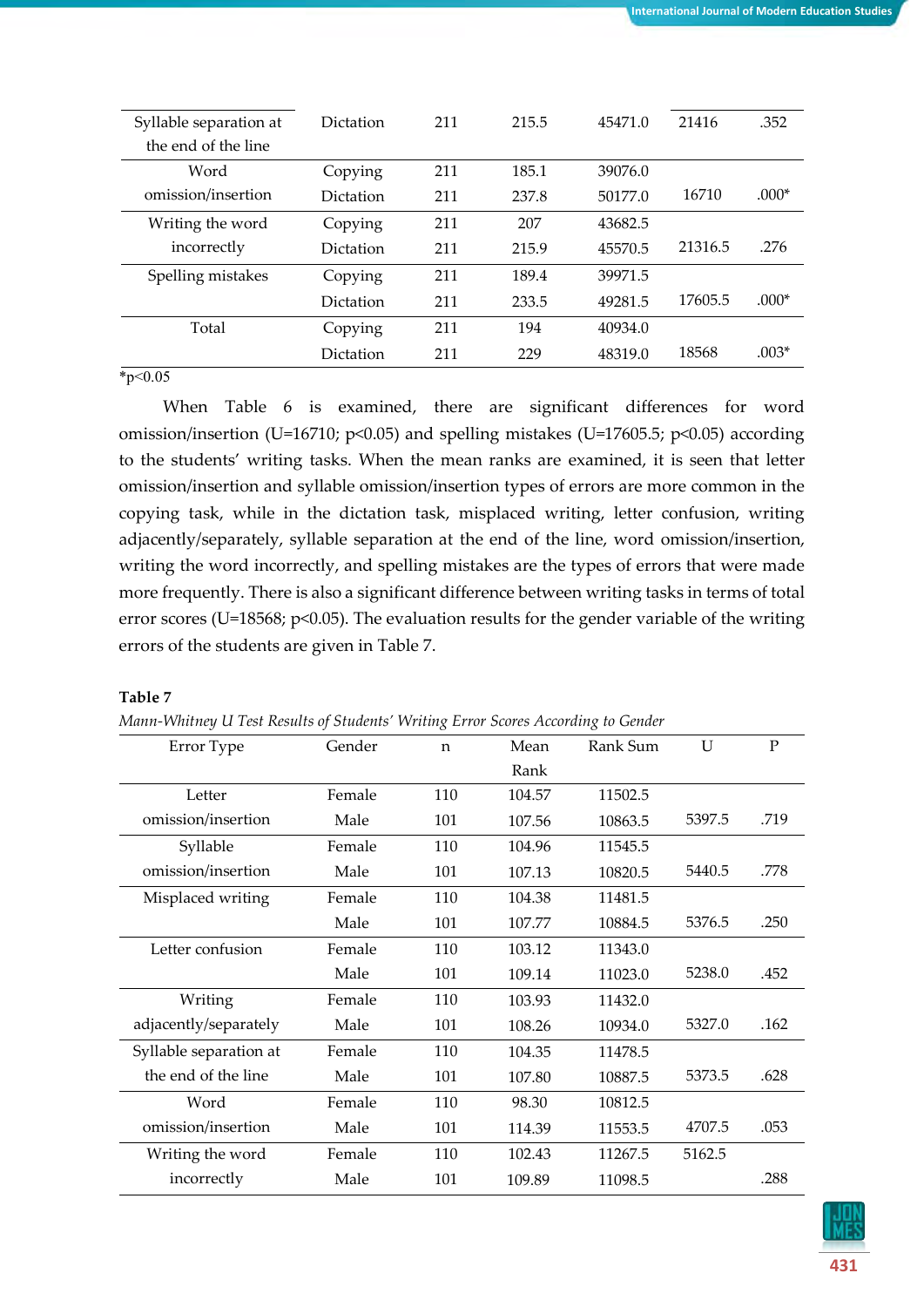| Spelling mistakes | Female | 110 | 102.40 | 11264.5 |        |      |
|-------------------|--------|-----|--------|---------|--------|------|
|                   | Male   | 101 | 109.92 | 11101.5 | 5159.5 | .357 |
| Total             | Female | 110 | 100.73 | 11080.0 |        |      |
|                   | Male   | 101 | 111.74 | 11286.0 | 4975.0 | .190 |

 $*_{p<0.05}$ 

Looking at Table 7, there is no significant difference between male and female students in all error types ( $p > 0.05$ ). When the mean rank is examined, it is seen that male students made more writing errors than female students in all error types, and the writing errors of the students do not show a significant difference according to gender (U=4975.0;  $p > 0.05$ ). The evaluation results for the school type variable of students' writing errors are given in Table 8.

#### **Table 8**

*Mann-Whitney U Test Results of Students' Writing Error Scores According to School Type*

| Error Type             | School Type  | n   | Mean   | Rank Sum | U      | ${\bf P}$ |
|------------------------|--------------|-----|--------|----------|--------|-----------|
|                        |              |     | Rank   |          |        |           |
| Letter                 | State        | 128 | 123.06 | 15752.0  |        |           |
| omission/insertion     | Private      | 83  | 79.69  | 6614.0   | 3128.0 | $.000*$   |
| Syllable               | State        | 128 | 106.92 | 13686.0  |        |           |
| omission/insertion     | Private      | 83  | 104.58 | 8680.0   | 5194.0 | .766      |
| Misplaced writing      | <b>State</b> | 128 | 107.27 | 13730.5  |        |           |
|                        | Private      | 83  | 104.04 | 8635.5   | 5149.5 | .284      |
| Letter confusion       | <b>State</b> | 128 | 126.16 | 16149.0  |        | $.000*$   |
|                        | Private      | 83  | 74.90  | 6217.0   | 2731.0 |           |
| Writing                | State        | 128 | 103.55 | 13255.0  |        |           |
| adjacently/separately  | Private      | 83  | 109.77 | 9111.0   | 4999.0 | .050      |
| Syllable separation at | <b>State</b> | 128 | 113.16 | 14484.0  |        |           |
| the end of the line    | Private      | 83  | 94.96  | 7882.0   | 4396.0 | $.012*$   |
| Word                   | <b>State</b> | 128 | 109.91 | 14069.0  |        |           |
| omission/insertion     | Private      | 83  | 99.96  | 8297.0   | 4811.0 | .241      |
| Writing the word       | <b>State</b> | 128 | 110.68 | 14167.5  |        |           |
| incorrectly            | Private      | 83  | 98.78  | 8198.5   | 4712.5 | .097      |
| Spelling mistakes      | State        | 128 | 112.11 | 14349.5  |        |           |
|                        | Private      | 83  | 96.58  | 8016.5   | 4530.5 | .063      |
| Total                  | State        | 128 | 122.18 | 15638.5  |        |           |
|                        | Private      | 83  | 81.05  | 6727.5   | 3241.5 | $.000*$   |

#### $*_{p<0.05}$

When Table 8 is examined, it is seen that among the writing errors according to the type of school attended by the students, letter omission/insertion (U=3128.0; p< 0.05), letter confusion (U=2731.0;  $p$ < 0.05) and syllable separation at the end of the line (U=4396.0;  $p$ < 0.05) error types differ significantly. When the mean ranks are examined, it is seen that the writing adjacently/separately error type was made more frequently by students studying in private schools, while the other types of errors were made more frequently by students

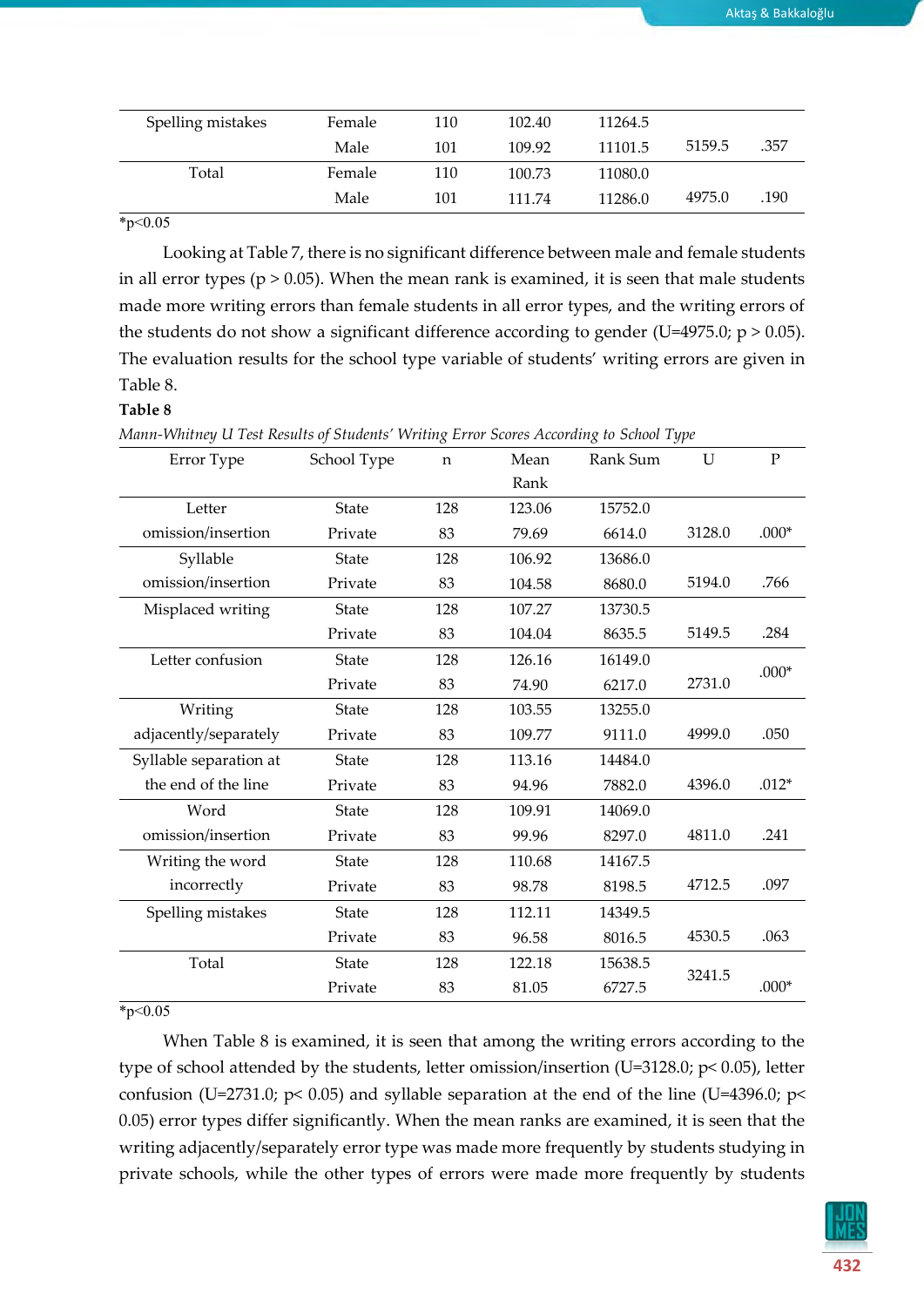studying in state schools. In terms of total error scores, there is also a statistically significant difference according to school type (U=3241.5;  $p$ <.05).

### **DISCUSSION AND CONCLUSİON**

The general purpose of primary literacy teaching is to enable students to acquire qualified literacy knowledge and skills that they will use throughout their lives. In addition to the factors that directly affect the writing process, there are some variables that indirectly affect the writing education. It can be said that one of the variables affecting writing education recently, as in other learning areas, is the distance education process. In this study, it was aimed to examine the writing legibility and writing errors of first-year students who learned to read and write with distance education during the pandemic period, according to various variables. this research; It was designed with a survey model, one of the quantitative research methods. In the analysis of the research data, the "Multidimensional Legibility" scale was used.

As a result of this study, which examined the handwriting legibility and writing errors of first grade primary school students who were learning to read and write through distance education during the pandemic period, it was concluded that the students' handwriting legibility differed significantly according to gender, but that there was no significant difference according to the writing task (copying-dictation) or school type (state-private). It is also seen that students' writing errors differed significantly according to writing task (copying-dictation) and school type (state-private), but that they did not differ significantly according to gender. While the significant differences seen in students' handwriting legibility by gender are similar to those found in some previous studies (e.g., Graham & Weintraub, 1996; Ziviani & Watson-Will, 1998; Graham, Weintraub & Berninger, 2001; Vlachos & Bonoti, 2006; Cordeiro, Castro & Limpo, 2018; Arslan Özer & Bağcı, 2018; Demiroğlu Memiş, 2018; Gök & Baş, 2020), they also differ from the results of other studies (e.g., Schwellnus, Carnahan, Kushki, Polatajko, Missiuna & Chau, 2012; Ghorbani, Yadolahzadeh, Shakki & Noohphiseh, 2020). As a result of their research in which they examined the legibility and writing speed of 372 students between the ages of 7-14, Ziviani and Watson‐Will (1998) stated that girls were better than boys in terms of legibility and that the legibility of their texts differed significantly according to their gender, while they also found a low correlation between speed and legibility. In the study by Graham et al. (2001), in which they examined the letter legibility of 300 students from the first to the third grade, it was concluded that the gender factor affected the legibility of the students' writing. Vlachos and Bonoti (2006), on the other hand, examined the effect of age and gender on writing performance in children aged 7-12, and stated that age had a significant effect on writing performance, that girls wrote better and more legibly than boys, and that gender was important in the trend towards writing proficiency. Similarly, in her study, Demiroğlu Memiş (2018) stated that as the writing disposition increased, legibility increased and that female students wrote more legibly in relation to their writing disposition. In their study

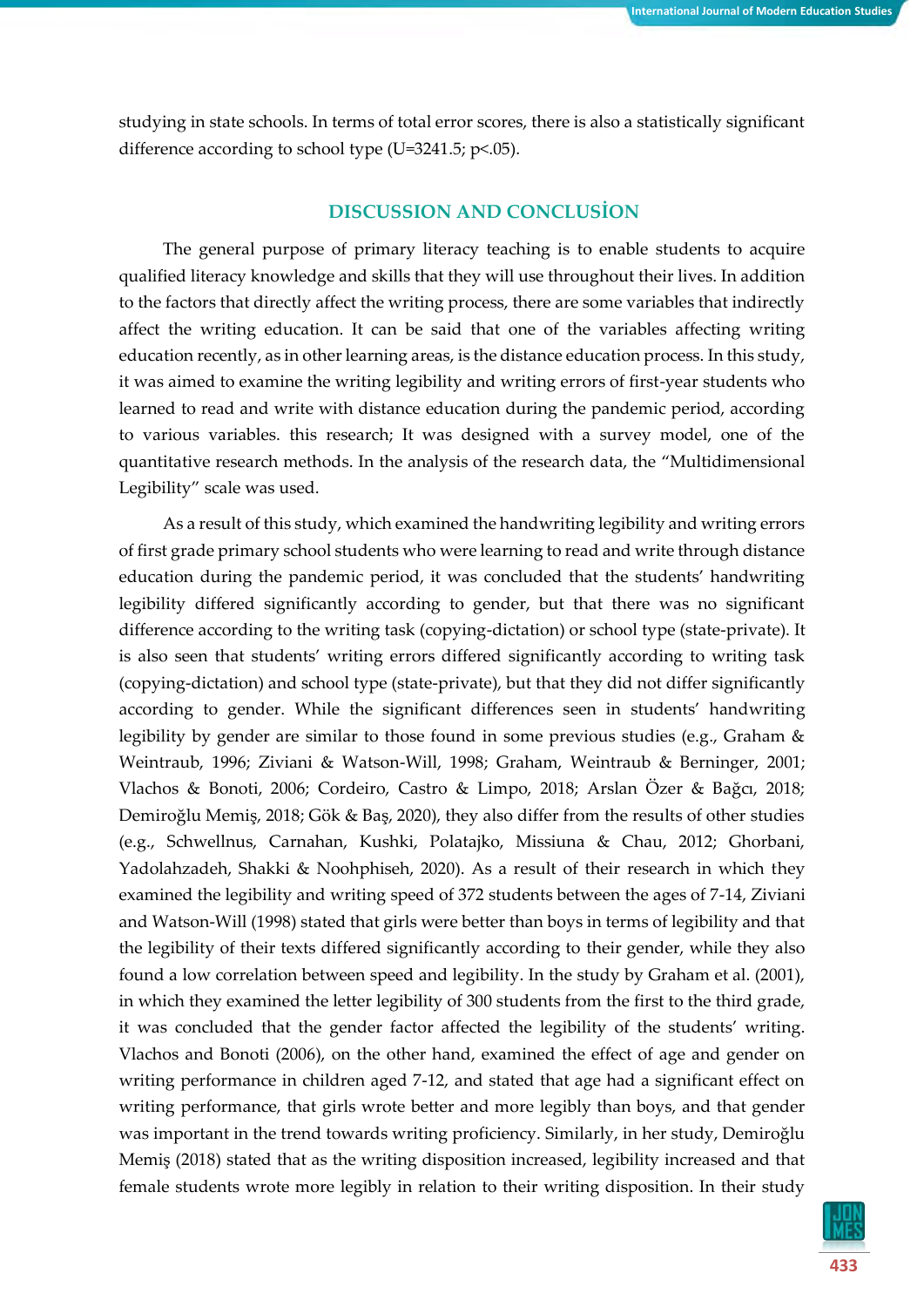examining the handwriting legibility of primary school students according to various variables, Gök and Baş (2020) worked with 136 first-year students, and as a result of the research, they concluded that female students scored higher in several dimensions of legibility (size, spacing, and shape) and overall, while socioeconomic level and the type of notebook used did not have an effect on the legibility of handwriting. Contrary to this, Schwellnus et al. (2012), in their study conducted with 120 fourth grade students, examined the effect of students' pencil grip position on writing speed and legibility, and as a result of the study, it was stated that the students' ways of holding the pencil did not have an effect on their legibility and writing speed, and that the female students wrote faster than the male students, but that the girls and boys had similar scores for legibility and no significant difference emerged. Again, as a result of the research conducted by Ghorbani et al. (2020), in which they examined the quality and speed of second and third grade students' handwriting, it was concluded that gender differences did not have a significant effect on handwriting legibility and writing speed. In these differences between researchers, it can be said that with the fact that writing skills are specific to each student, female students are developmentally better than male students in fine motor skills (Unutkan, 2006; Başaran, 2020) and that this affects the legibility of handwriting.

According to the results obtained in the research, the handwriting legibility of the firstgrade primary school students did not differ significantly according to the writing tasks. The fact that students wrote by listening (dictation) or by looking (copying) did not make a significant difference to the legibility of the text. In some studies, on the legibility of writing (Okatan & Özer, 2020), different results can be seen. In their study in which they examined the writing skills of first grade primary school students, Okatan and Özer (2020) evaluated the writing exercises of 25 first grade students and concluded that the students' handwriting legibility scores in the copying exercise were higher than their handwriting legibility scores in the dictation and free writing exercises.

According to another result obtained in the research, the handwriting legibility of the first-grade primary school students did not differ significantly according to the type of school. The fact that students were educated in a private or state school did not make a significant difference to their handwriting legibility. This situation can be interpreted as the fact that teachers gave importance to the content rather than to the formality of the writing in the distance education process during the pandemic.

According to the results of the research, the writing errors of the first-grade primary school students showed a significant difference depending on the writing task (copyingdictation). When the types of errors made by the students were evaluated in general, it was concluded that the most common types of errors were letter confusion, word omission/insertion and spelling mistakes, and that these types of errors were much more common in the dictation task. In studies on the writing errors of first grade primary school students (Ulu, 2019; Babayiğit, 2019; Balkan, 2015; Memiş & Harmankaya, 2012; Akyıldız, 2011), the most common types of errors made by the students show similarity. As a result

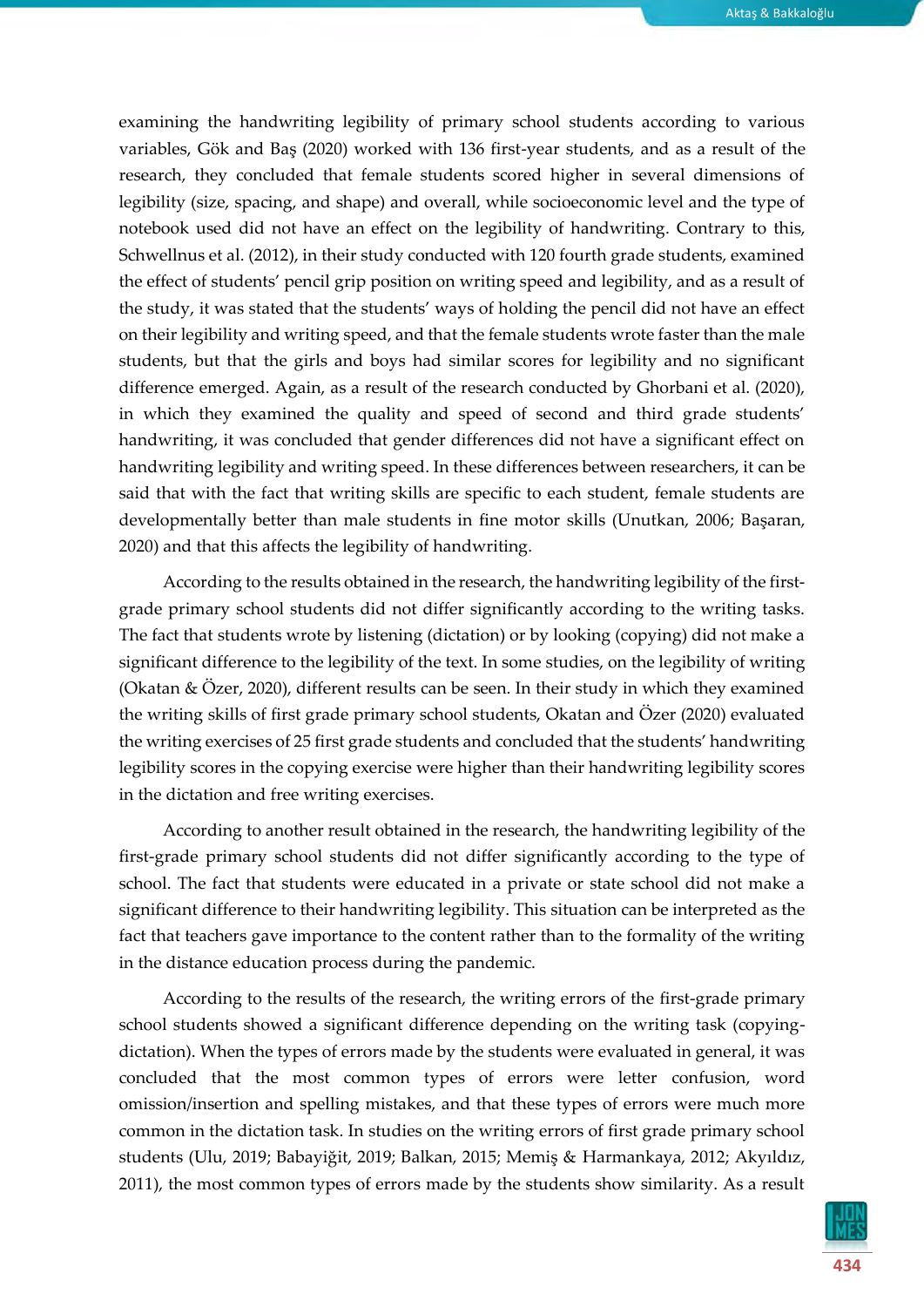of the study in which she examined the handwriting legibility and writing errors of first grade primary school students Ulu (2019) stated that the students mostly made spelling mistakes, followed by letter omission/insertion, syllable omission/insertion, letter confusion, and word omission/insertion errors, respectively. Likewise, in his study, Babayiğit (2019) classified students' errors as inappropriate spacing between letters, missing letters, excess letters, changing letters, not writing letters in alignment, and adding syllables. According to the research results, the reason why first grade primary school students who learn to read and write in the shadow of the pandemic make more mistakes in their dictation exercises can be interpreted as not being able to adequately practise the writing knowledge they have acquired in the distance education process and inability to allocate much time to the teachers' dictation exercises. In dictation studies, which require a much higher cognitive process than the copying (writing by looking) writing task, the extent to which the writing knowledge has been acquired gains importance here since students are content with just hearing. This is because dictation studies are regarded as studies that are used to understand students' writing levels and to check whether a rule has been learned or not (Nas, 2003).

Another result obtained in the study is that the writing errors of first grade primary school students did not show a significant difference according to gender. It can be said that male and female students made mistakes in their written texts at similar rates. Similar results (Öğüt, 2018) were obtained in some studies made with regard to writing errors, whereas different results were obtained in others (Balkan, 2015). In her study examining the writing errors and legibility of primary school students, Öğüt (2018) concluded that first grade students made mistakes in their written texts in letters, words, sentences and in the overall text at similar rates, regardless of gender. Contrary to this, Balkan (2015) conducted a study with first-year primary school students, and it was determined that when writing cursive script, first-year students studying in mixed classes formed according to their birth months made more errors in writing the letters on the lines and in combining letters that should not be combined. In general, it was determined that as age increased, writing errors decreased, that the errors of students who had received preschool education were fewer in number, and that female students made fewer errors than male students.

According to the results obtained in the research, the writing errors of the first-grade primary school students showed a significant difference according to the type of school (state-private). The fact that students studied in a private or state school created a significant difference in writing errors. When evaluated in terms of error types, it is seen that the type of school was effective on students' writing errors in letter omission/insertion, letter confusion, syllable separation at the end of the line, and total error score. This can be interpreted as the fact that students studying in private schools make fewer errors due to having more opportunities (greater number of course hours, better access to distance education, etc.), and that because there are fewer students in classes compared to state schools, they receive more frequent feedback from their teachers about their writing due to the opportunity to deal with students one-on-one.

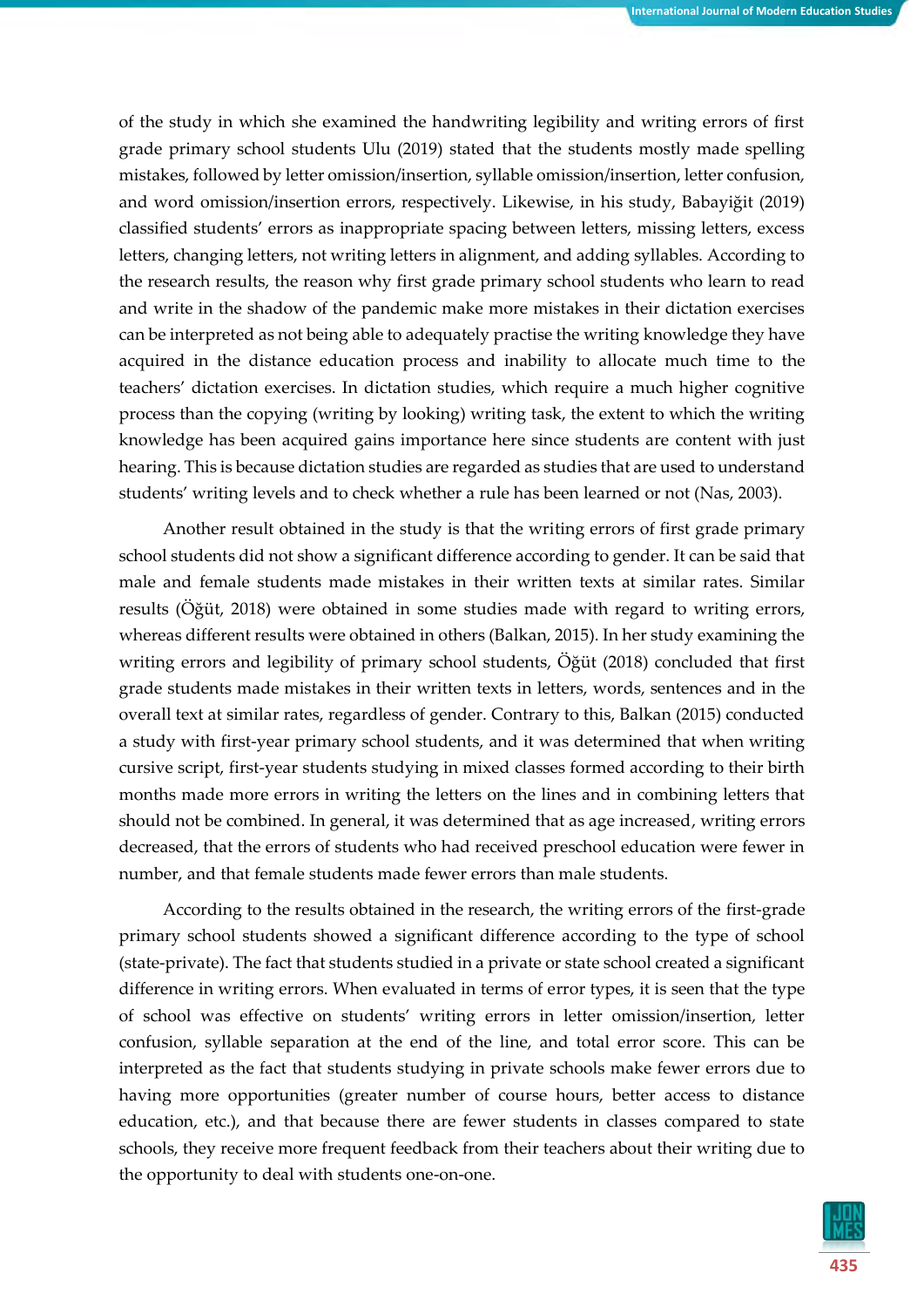In general, when both the legibility and writing errors were evaluated, it was seen that the students' writing skills were not at a sufficient level as a result of the research. This situation gives a clue about the effect of distance education on the development of writing skills. As a matter of fact, in the research conducted by Karakuş, Esendemir, Ucuzsatar and Karacaoğlu (2021) on the views of parents on primary education literacy teaching during the pandemic period, parents stated that the least supported skill area in the distance education process was writing skill. Kaplan and Gülden (2021), in their study on the evaluation of Turkish education in the distance education process, stated that the majority of teachers found that writing skills were most negatively affected during the epidemic. They stated that the reason for this was that the activities for writing skills could not be adequately controlled. In another similar study, teachers stated that since the studies on writing skills were carried out with limited opportunities in the distance education process, it was not possible to determine the mistakes and work on these mistakes again adequately (Günaydın, 2021).

As a result, although the results obtained in this study are similar to the results of other researches on writing legibility and writing errors carried out in the face-to-face education process, it is seen that the pandemic process has had a devastating effect. Considering that the distance education process will also be a part of education life in later periods, research studies on the adequacy of the distance education process for fostering basic skills can be included in order to advance this process more beneficially, especially in primary school.

#### **LIMITATIONS AND RECOMONDATIONS**

This research has some limitations like other researches. This research is limited to the writing task, school type and gender variables of handwriting legibility and writing errors of 211 first grade primary school students studying in two state and two private schools in the city centre of Konya. At the same time, two narrative texts common to all students were used.

In this study, students' handwriting legibility and writing errors were discussed according to various variables. In future studies, handwriting legibility and writing errors can be discussed and examined together with factors affecting writing skills such as visual perception skills, pencil grip position, and attention deficit. The research was carried out with first grade primary school students who were learning to read and write through distance education during the pandemic period. The effect of distance education on handwriting legibility and writing errors at other grade levels can be investigated. Within the framework of the results obtained, different activities can be designed for writing skills in distance education. Only quantitative data were analysed in the study. In future studies, the framework of the research can be expanded by considering the views of teachers and parents.

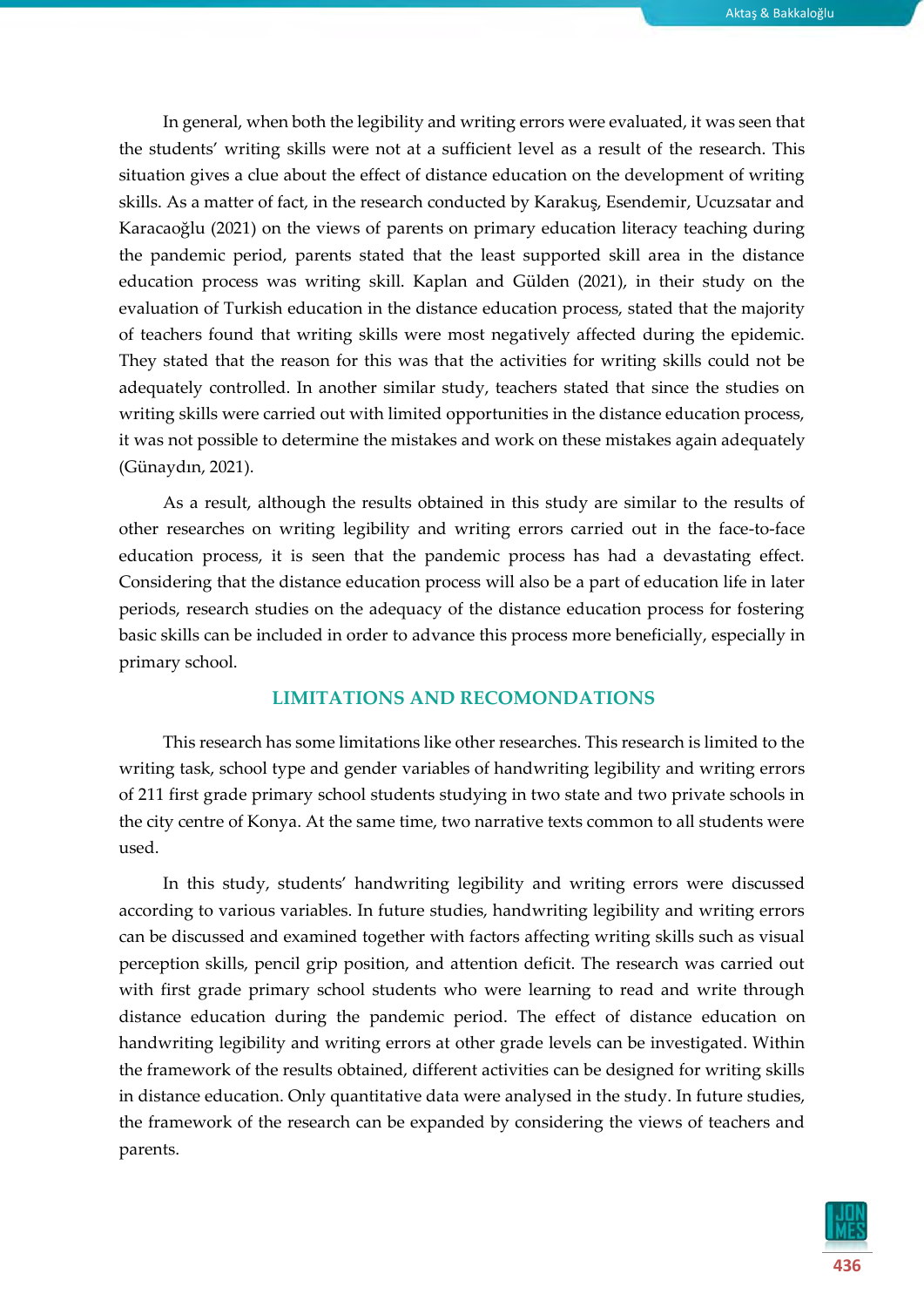#### **REFERENCES**

- Aksoy, E., Candan Hamurcu, G., Akkuş, M. & Ziya, S. (2019). *İlkokul Türkçe Ders Kitabi 1. Sınıf* [Primary School Turkish Textbook 1st Grade]. Ankara: Cem Web Ofset.
- Akyol, H. (2006). *Türkçe İlk Okuma Yazma Öğretimi* [Turkish Primary Reading and Writing Teaching]. Ankara: Pegem A Publishing
- Akyol, H. (2008). *Türkçe İlk Okuma ve Yazma Öğretimi* [Turkish Primary Reading and Writing Teaching]. Ankara: PegemA Publishing.
- Akyol, H. (2010). *Türkçe Öğretim Yöntemleri* [Turkish Teaching Methods]. Ankara: Pegem A Publishing
- Akyıldız, A. (2011). *Examining student's mistakes in teaching beginning of reading and writing with phonics- based sentence method* [Unpublished Master Dissertation]. Marmara University, Turkey.
- Arslan, D. (2012). İlköğretim birinci sınıf öğretmenlerinin yazı öğretimlerinin incelenmesi [Examining first grade teachers' handwriting instruction]. *Educational Sciences: Theory & Practice* - 12(4). 2829-2846
- Aydın, G. (2017). Türk dili ve edebiyatı hizmet öncesi öğretmen eğitiminde yansıtıcı öğretim uygulamalarının akademik yazma becerilerine etkisi [The effect of reflective teaching activities on academic writing skills in turkish language and literature pre-service teacher education]. *International Journal of Languages' Education and Teaching*, 5(3), 276-300. DO[I:10.18298/ijlet.1830](http://dx.doi.org/10.18298/ijlet.1830)
- Babayiğit, Ö. (2019). İlkokul birinci sınıf öğrencilerinin dik temel yazı harf yazım hatalarının incelenmesi [Examination of primary school first grade students' manuscript misspelling]. *Erzincan University Journal of Education Faculty: An International Journal of Educational Research*. *21*(1), 176-199.<https://doi.org/10.17556/erziefd.441699>
- Bakioğlu, B. & Çevik, M. (2020). COVID-19 Pandemisi sürecinde fen bilimleri öğretmenlerinin uzaktan eğitime ilişkin görüşleri [Science teachers' views on distance education in the covid-19 pandemic process]. *Turkish Studies,* 15(4), 109-129. <http://dx.doi.org/10.7827/TurkishStudies.43502>
- Balkan, S. (2015). *Comparison of spelling errors of the first year primary school students from different age groups in italic handwriting.* [Unpublished Master Dissertation]. Marmara University, Turkey
- Başaran, M. (2020). The relationship between the direction of drawing the letter lines and the drawing speed and the line quality. *Pamukkale University Journal of Education*. doi:10. 9779.pauefd.682929
- Bayburtlu, Y.S. (2020). Covid-19 pandemi dönemi uzaktan eğitim sürecinde öğretmen görüşlerine göre türkçe eğitimi [turkish education during covid-19 pandemic distance education process]. *Turkish Studies,* 15(4), 131-151. [https://dx.doi.org/10.7827/TurkishStudies.44460](about:blank)
- Bolat, N., Cebeci, A. & İşbakan, İ. (2018). *Masal ve Öykülerle Okuduğumu Anlıyorum* [I Understand that I Read with Fairy Tales and Stories]. Ankara: Analiz Publishing.
- Bozkurt, A. (2020). Koronavirüs (Covıd-19) pandemisi sırasında ilköğretim öğrencilerinin uzaktan eğitime yönelik imge ve algıları: Bir metafor analizi [Images and perceptions of

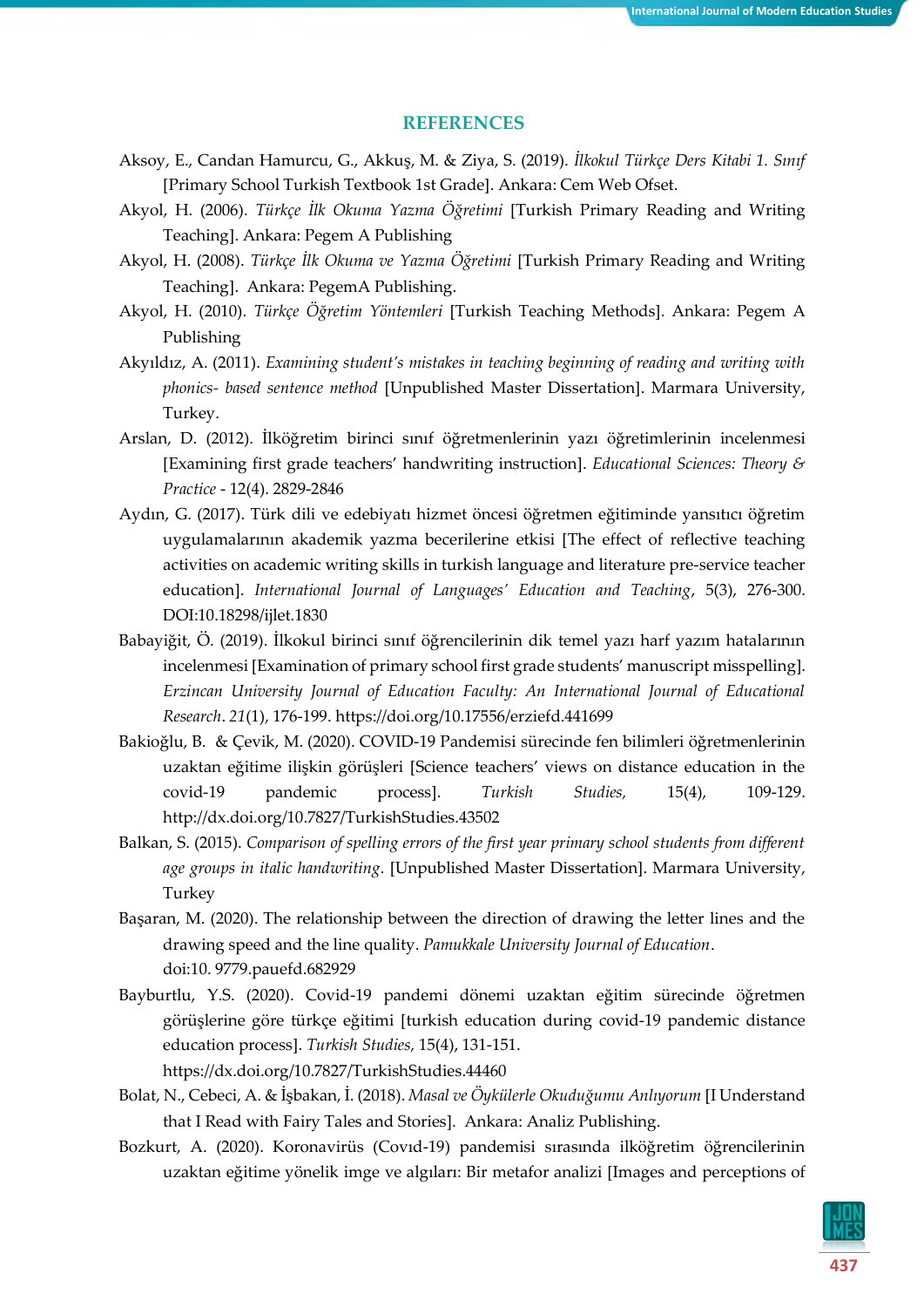primary school students towards distance education during coronavirus (covid-19) pandemic: A metaphor analysis]. *Usak University Journal of Educational Research,* 6(2), 1- 23. <https://doi.org/10.29065/usakead.777652>

- Can, A. (2013). *SPSS ile Bilimsel Araştırma Sürecinde Nicel Veri Analizi* [Quantitative Data Analysis in Scientific Research Process with SPSS]*.* Ankara: Pegem A Publihing
- Cordeiro, C., Castro, S.L., & Limpo, T. (2018). Examining potential sources of gender differences in writing: the role of handwriting fluency and self-efficacy beliefs. *SAGE Journal,* 35 (4), 448-47[3 https://doi.org/10.1177/0741088318788843](https://doi.org/10.1177/0741088318788843)
- Coşkun, İ. (2019). Yazmayı Etkileyen Etmenler Ve Yazmaya Hazırlık Çalışmaları [Factors Affecting Writing and Preparation for Writing]. F. Susar Kırmızı ve E. Ünal (Eds.) *İlk Okuma Yazma Öğretimi* [Literacy Teaching] in (153-188). Anı Publishing.
- Demir, F. & Özdaş, F. (2020). Covıd-19 sürecindeki uzaktan eğitime ilişkin öğretmen görüşlerinin incelenmesi. [Examining teachers' opinions related to distance education in the covid-19 process]. *Millî Eğitim,* 49 (1), 273-292 <https://doi.org/10.37669/milliegitim.775620>
- Demiroğlu Memiş, A. (2018). Examination of legibility and writing speeds of primary school students with respect to writing disposition and writing style. *Universal Journal of Educational Research*, 6(5), 1050-1059.

<http://doi.org/10.13189/ujer.2018.060526>

Duran, E. & Akyol, H. (2010) Bitişik eğik yazı öğretimi çalışmalarının çeşitli değişkenler açısından incelenmesi [Examining the cursive writing teaching skills of first grade students in respect of several variables]. *Türk Eğitim Bilimleri Dergisi*, 8 (4), 817-838.

Ediger, M. (2001). Assessing handwriting achievement. *Reading Improvement*, 39 (3), 103.

- Erbaş, Y. H. (2021). Covid-19 salgını döneminde eğitim: İlkokuma yazma öğretiminde karşılaşılan sorunlar ve çözüm önerileri [Education during the Covid-19 pandemic: problems encountered in reading and writing instruction and suggested solutions]. *Ana Dili Eğitimi Dergisi*, 9(2), 360-380. <https://doi.org/10.16916/aded.851724>
- Erden, G., Kurdoğlu, F. & Uslu, R. (2002). İlköğretim okullarına devam eden türk çocukların sınıf düzeylerine göre okuma hızı ve yazım hataları normlarının geliştirilmesi [Development of grade level norms for reading speed and writing errors of Turkish elementary school children]. *Türk Psikiyatri Dergisi, 13*(1), 15-13.
- Erkoca, M. (2021). Uzaktan eğitim sürecinde öğrenci ilgisi bir çalışma [A study of student interest in the process of distance education]. *Açıköğretim Uygulamaları ve Araştırmaları Dergisi,* 7 (1), 148-163.
- Fraenkel, J. R., Wallen, N. E., & Hyun, H. H. (2012). *How to Design and Evaluate Research in Education* (8th Ed.). New York: McGraw-Hill.
- Galanis, J. A. (2008). *'The Effect of the handwriting without tears program on student cursive writing achievement at central institute for the deaf (CID)'.* [Unpublished Master Dissertation]. Washington University, USA
- Göçer, A. (2018). *Yazma Eğitimi* [Writing Education] *(3th Edition).* Ankara: Pegem Akademi Yayınları

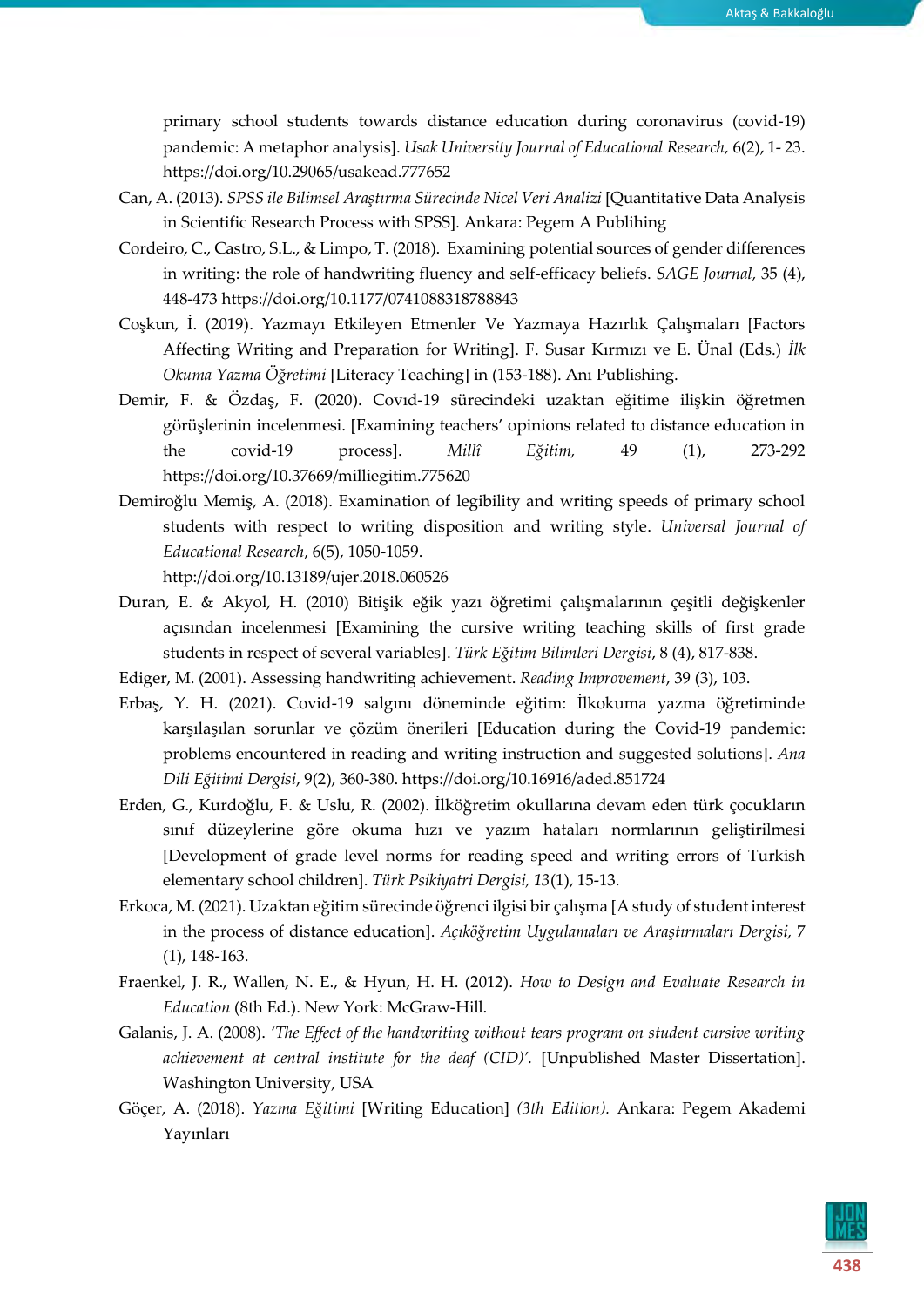- Gök, B. & Baş, Ö. (2020). İlkokul 1. Sınıf öğrencilerinin dik temel yazılarının okunaklılığı üzerine bir inceleme [Investigating the legibility of primary school 1st grade students' manuscript writing]. *Ana Dili Eğitimi Dergisi*, 8(2), 572-585. <https://doi.org/10.16916/aded.696147>
- Graham, S., & Weintraub, N. (1996). A review of handwriting research: progress and prospects from 1980 to 1994. *Educational Psychology Review,* 8, 7–88.
- Graham, S., Berninger, V.W., & Weintraub, N. (1998). The relationship between handwriting style and speed and legibility. *The Journal of Educational Research,* 5, 290-297 DOI[:10.1080/00220679809597556](http://dx.doi.org/10.1080/00220679809597556)
- Graham, S., Weintraub, N. & Berninger, V. (2001). which manuscript letters do primary grade children write legibly? *Journal of Educational Psychology*, *93* (3), 488-497. DOI[:10.1037/0022-0663.93.3.488](http://dx.doi.org/10.1037/0022-0663.93.3.488)
- Graham, S., Struck, M., Santoro, J. V., & Berninger, V. W. (2006). Dimensions of good and poor handwriting legibility in first and second graders: motor programs, visual-spatial arrangement and letter formation parameter setting. *Developmental Neuropsychology*, *29* (1), 43-60.

DOI[:10.1207/s15326942dn2901\\_4](http://dx.doi.org/10.1207/s15326942dn2901_4)

- Günaydın, Y. (2021). Türkçe öğretmenlerinin uzaktan eğitimde yazma becerisinin geliştirilmesine ilişkin yaşadıkları sorunlar ve çözüm önerileri [Problems of Turkish teachers in developing writing skills in distance education and solution proposals]. *Atatürk Üniversitesi Türkiyat Araştırmaları Enstitüsü Dergisi*, 71, 703-724. <https://doi.org/10.14222/Turkiyat4520>
- Gürol, A. & Yıldız, E. (2015). İlk okuma yazma öğretiminde bilgisayar destekli eğitimin ilkokul birinci sınıf öğrencilerinin ilk okuma yazma becerilerine etkisi [The effects of computer based education on initial literacy skills of first grade students]. *Uluslararası Alan Eğitimi Dergisi,* 1(1), 1-18.
- Ghorbani, S., Yadolahzadeh, A., Shakki, M., & Noohpisheh, Sh. (2020). Association between second to fourth digit ratio with handwriting quality and speed among elementary school children. *International Journal of Pediatrics;* 8(9): 12053-60. DOI[:10.22038/ijp.2020.47498.3854](http://dx.doi.org/10.22038/ijp.2020.47498.3854)
- Hengirmen, M. (1990). *Yabancı Dil Öğretim Yöntemleri ve Tömer Yöntemi* [Foreign Language Teaching Methods and Tömer Method]. Ankara: Engin Publishing
- Schwellnus, H., Carnahan, H., Kushki, A., Polatajko, H., Missiuna, C., & Chau, T. (2012). Effect of pencil grasp on the speed and legibility of handwriting in children. *American Journal of Occupational Therapy,* 66, 718-726.

[https://doi.org/10.5014/ajot.2012.004515](about:blank)

- İskender, H. (2016). Eğitim Bilişim Ağı'nda Bulunan 7. sınıf Türkçe dersi videolarının ilköğretim Türkçe dersi (6, 7, 8. sınıflar) öğretim programıyla uyumu [Conformity of 7th grade turkish course videos on the educational informatics network with the turkish curriculum (6th, 7th, and 8th grades]. *Adıyaman Üniversitesi Sosyal Bilimler Enstitüsü Dergisi*, 8(24).
- Kaplan, K. & Gülden, B. (2021). Öğretmen görüşlerine göre salgın (COVİD-19) dönemi uzaktan eğitim ortamında türkçe eğitimi [Turkish education in distance education process during the epidemic period according to the views of teachers]. *RumeliDE Dil ve Edebiyat Araştırmaları Dergisi*, (24), 233-258. <https://doi.org/10.29000/rumelide.995291>

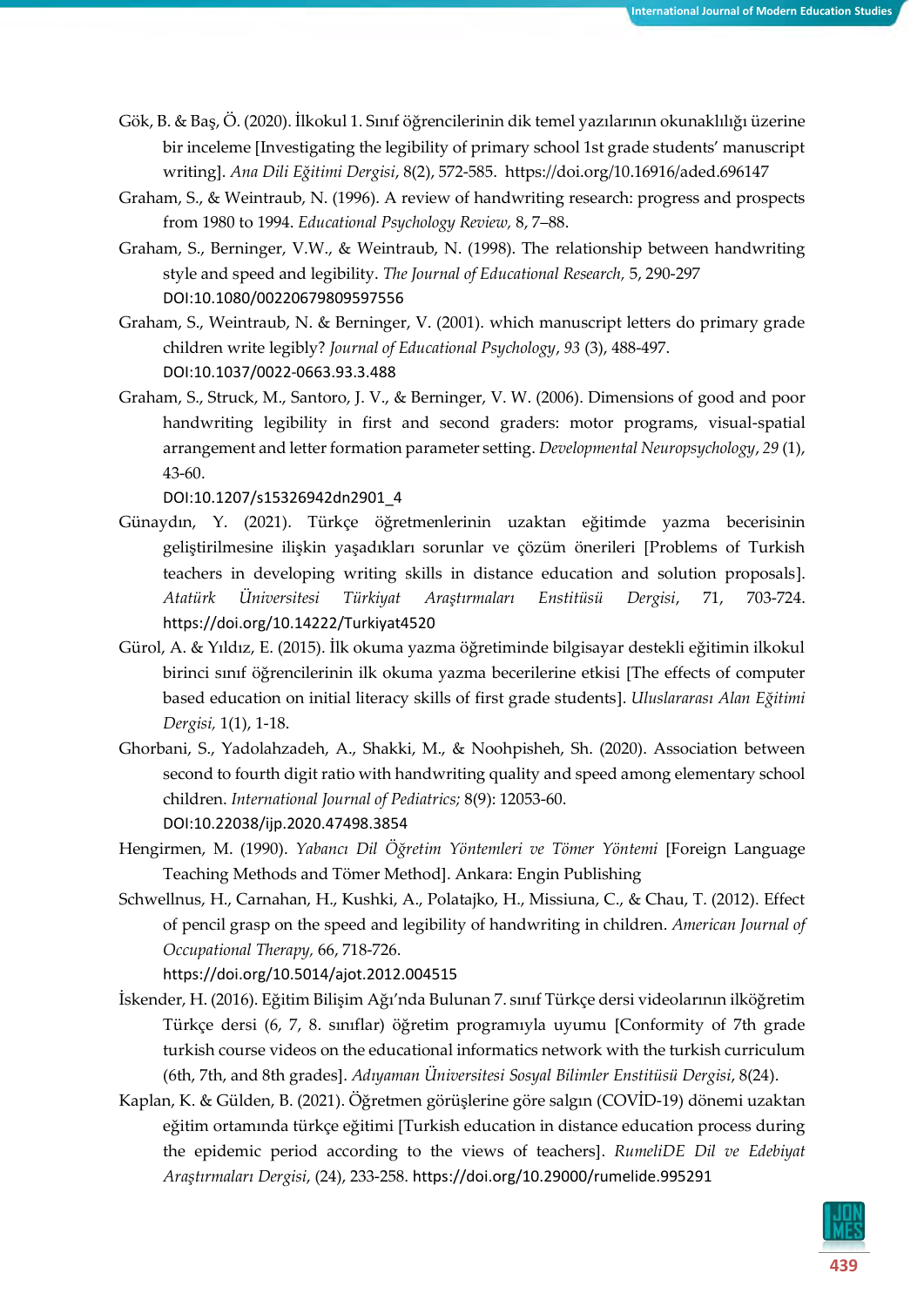- Karakuş, N., Esendemir, N., Ucuzsatar, N. & Karacaoğlu, M. Ö. (2021). Türkçe dersleri özelinde uzaktan eğitim hakkında veli görüşleri [Distance education from parents' perspectives: a study on turkish lessons]. *Ana Dili Eğitimi Dergisi*, 9(3), 993-1011. <https://doi.org/10.16916/aded.887167>
- Kargın, T. & Karataş, A. (2021). Sınıf öğretmenlerinin gözünden küresel salgın sürecinde uzaktan eğitim aracılığıyla ilk okuma yazma öğretimi [Teaching literacy via distance education in the pandemic through the eyes of primary school teachers]. *Ana Dili Eğitimi Dergisi,* 9 (4), 1264-1284. <https://doi.org/10.16916/aded.982002>
- Kesik, C. & Baş, Ö. (2021). Sınıf öğretmenlerinin perspektifinden Eba ve eğitim portalları ile ilk okuma ve yazma öğretimi [First reading and writing teaching with eba and education portals from the perspective of classroom teachers]. *Eğitim Teknolojisi Kuram ve Uygulama,* 11(1), 93-115. DOI[:10.17943/etku.769901](http://dx.doi.org/10.17943/etku.769901)
- Koçak Demir, G. (2003). *İlköğretim birinci ve ikinci kademe öğrencilerinin yazım hataları ve öğretmen görüşleri* [First and second part primary school student's writing errors and opinions of teachers]*.* [Unpublished Master Dissertation]. Gazi University, Turkey.
- Memiş, A.D. & Harmankaya, T. (2012). İlköğretim okulu 1. sınıf öğrencilerinin bitişik eğik el yazısı hataları ile görsel algı düzeylerinin incelenmesi [Examining handwiriting mistakes and visual perception levels of elementary school 1. grade students]. *Dicle Üniversitesi Ziya Gökalp Eğitim Fakültesi Dergisi.* 19,136-150.
- Miles, M. B., & Huberman, A. M. (1994). *Qualitative Data Analysis*. Thousand Oaks.
- Nas, R. (2003). *Türkçe Öğretimi* [Turkish Teaching]. Bursa: Ezgi Kitapevi Publishing
- Okatan, Ö. & Arslan Özer, D. (2020). İlkokul birinci sınıf öğrencilerinin yazma becerilerinin betimlenmesi [Describing the writing skills of the first-grade elementary school students]. *Ana Dili Eğitim Dergisi, 8*(3), 720-731. DOI[:10.16916/aded.681425](http://dx.doi.org/10.16916/aded.681425)
- Öğüt, A. (2018). *İlkokul öğrencilerinin yazım hatalarının ve yazılarının okunaklılık düzeylerinin incelenmesi* [Examination of the mistakes made by primary school students in writing and their literacy levels]. [Unpublished Master Dissertation]. Gaziantep University, Turkey
- Özbay, M., Barutçu, T. (2013). Dil psikolojisi ve Türkçe öğretimi [Psycholinguistics and Turkish teaching]. *Adıyaman Üniversitesi Sosyal Bilimler Enstitüsü Dergisi Türkçenin Eğitimi Öğretimi Özel Sayısı*.11, 933-973.
- Özdoğan, A.Ç. & Berkant, H. G. (2020). Covıd-19 pandemi dönemindeki uzaktan eğitime ilişkin paydaş görüşlerinin incelenmesi [The examination of stakeholders' opinions on distance education during the Covid-19 epidemic]. *Millî Eğitim*, 49 (1), 13-43. <https://doi.org/10.37669/milliegitim.788118>
- Sağırlı, M. (2021). Salgın sürecinde ilk okuma yazma öğretimi [First literacy teaching during the epidemic]. *EKEV AKADEMİ DERGİSİ*, 25(86), 385-402.
- Sever, S. (2004). *Türkçe Öğretimi ve Tam Öğrenme* [Teaching Turkish and Mastery Learning] (4th Ed.). Ankara: Anı Publishing.
- Sharples, M. (1999). *How we write: Writing as creative design*. London: Routledge.
- Solak, H., Ütebay, G., & Yalçın, B. (2020). Uzaktan eğitim öğrencilerinin basılı ve dijital ortamdaki sınav başarılarının karşılaştırılması [Comparison of the exam success of

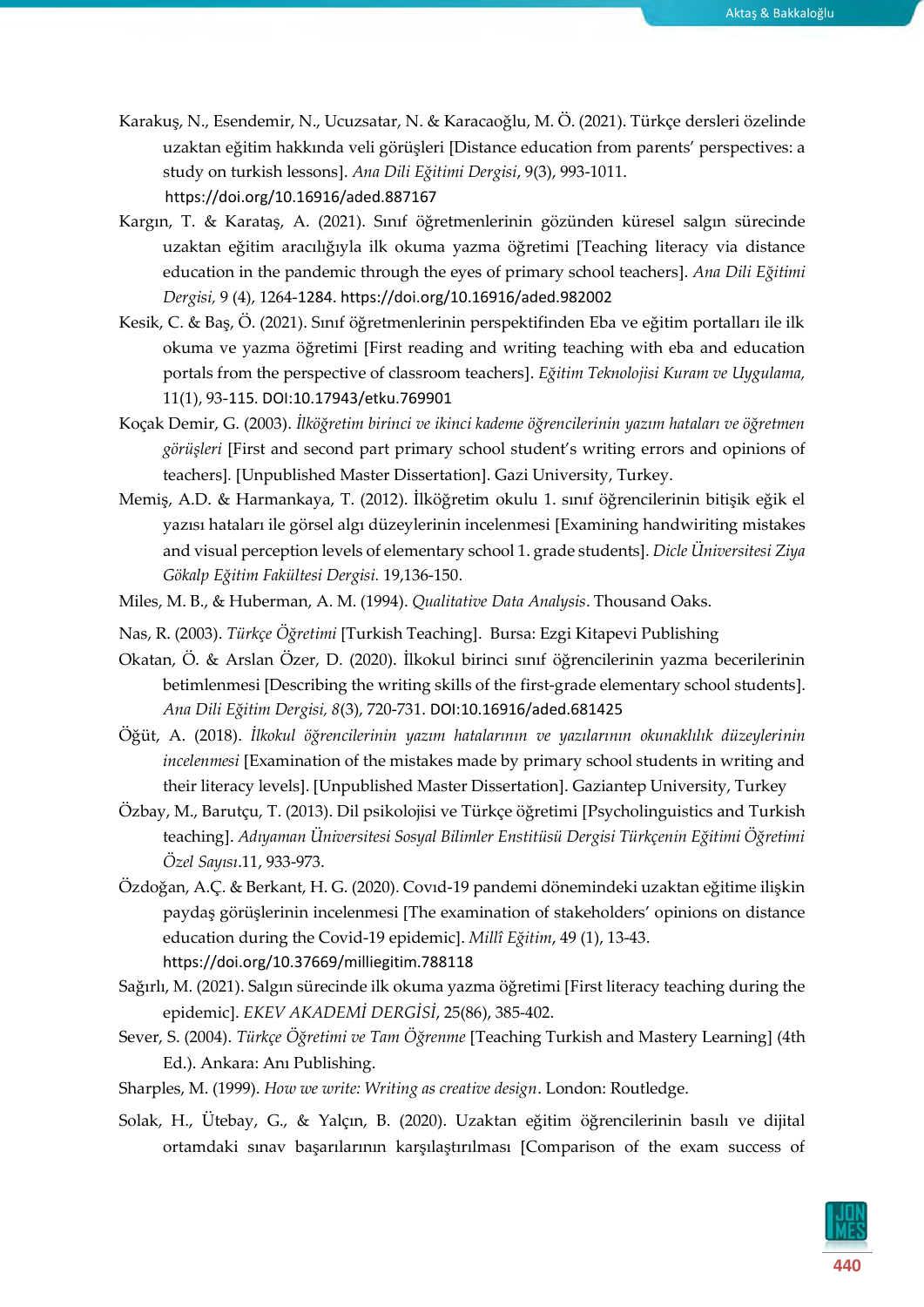distance education students in print and digital media]. *Açıköğretim Uygulamaları ve Araştırmaları Dergisi*, 6 (1), 41-52.

- Tanrıkulu, F. (2017). EBA'nın Türkçe dersi öğrenme alanlarını karşılama yeterliliğine yönelik öğretmen görüşleri [Teacher opinions on EBA content's satisfying Turkish language course learning areas outcomes]. *Ana Dili Eğitimi Dergisi*, 5(3), 395-416. DOI[:10.16916/aded.331244](http://dx.doi.org/10.16916/aded.331244)
- Taşkaya, S. M. (2019). İlk Okuma Ve Yazma Öğretiminde Karşılaşılan Sorunlar Ve Çözüm Yolları [Problems Encountered In Primary Reading And Writing Teaching And Solutions]. F. Susar Kırmızı ve E. Ünal (Eds.) *Literacy Teaching* in (p. 233-298). Anı Yayıncılık.
- Tok, R. & Erdoğan, Ö. (2017). İlkokul 2. 3. Ve 4. sınıf öğrencilerinin yazma becerilerinin incelenmesi [Investigating the primary school 2nd, 3rd and 4th grade students' skills of writing]. *Van Yuzuncu Yil University Journal of Education,* 14(1), 1003-1024. DOI[:10.23891/efdyyu.2017.37](http://dx.doi.org/10.23891/efdyyu.2017.37)
- Tompkins, G. E. (2005). *Language arts: Patterns of Practice (6th Ed.).* New Jersey: Merrill Prentice Hall.
- Ulu, H. (2019). ilkokul birinci sınıf öğrencilerinin dik temel yazılarının okunaklılık ve yazma hataları açısından incelenmesi [An analysis of manuscript handwriting of primary school first grade students in terms of readability and writing errors]. *International Journal Of Field Education5*(2), 195-211. <https://doi.org/10.32570/ijofe.626430>
- Unutkan, Ö. (2006). Okul öncesi dönem çocuklarinin ince motor becerileri açısından ilköğretime hazır bulunuşluğunun incelenmesi [Examination of pre-school children's readiness for primary education in terms of fine motor skills]. *Sakarya Üniversitesi Eğitim Fakültesi Dergisi*, (11), 92-99.
- Vlachos, F. & Bonoti, F. (2006). Explaining age and sex differences in children's handwriting: a neurobiological approach. *European Journal of Developmental Psychology*, *3* (2), 113-123. <https://doi.org/10.1080/17405620500371455>
- Vural, S.(2007) *Ailenin sosyo ekonomik düzeyinin birinci sınıf öğrencilerinin aile-öğretmen iletişimi ve okuma yazma başarısıyla ilişkisi* [Correlation between social economic status of first grade students and communication of parenst-teacher, and students's reading and writing achievement]. [Unpublished Master Dissertation]. Sakarya Üniversitesi, Sakarya.
- Yalçın, A. (2002). *Türkçe Öğretim Yöntemleri, Yeni Yaklaşımlar* [Turkish Teaching Methods, New Approaches]. Ankara: Akçağ Yayınları.
- Yurdakul, İ. H. & Susar, F. (2020). Yazma Yöntem Ve Teknikleri (Writing Methods and Techniques). (B. B. Ayrancı & A. Başkan (Eds), *Kuram ve Uygulamada Yazma Eğitimi*  (Writing Training in Theory and Practice) in (p.130-176). Pegem Akademi Yayıncılık.
- Yılar, Ö. (2015). *İlk Okuma Ve Yazma Öğretimi* [Primary Reading And Writing Instruction]. Ankara: Pegem Akademi.
- Yıldırım, A. & Şimşek, H. (2013)*. Sosyal Bilimlerde Nitel Araştırma Yöntemleri* [Writing Training in Theory and Practice]. Ankara: Seçkin Publishing.
- Yıldız, M., & Ateş, S. (2010). İlk okuma yazmayı farklı yöntemlerle öğrenen ilköğretim 3. sınıf öğrencilerinin yazılarının okunaklılık ve yazım hataları bakımından karşılaştırılması [Comparison of the writings of 3rd grade students who acquired first reading and writing

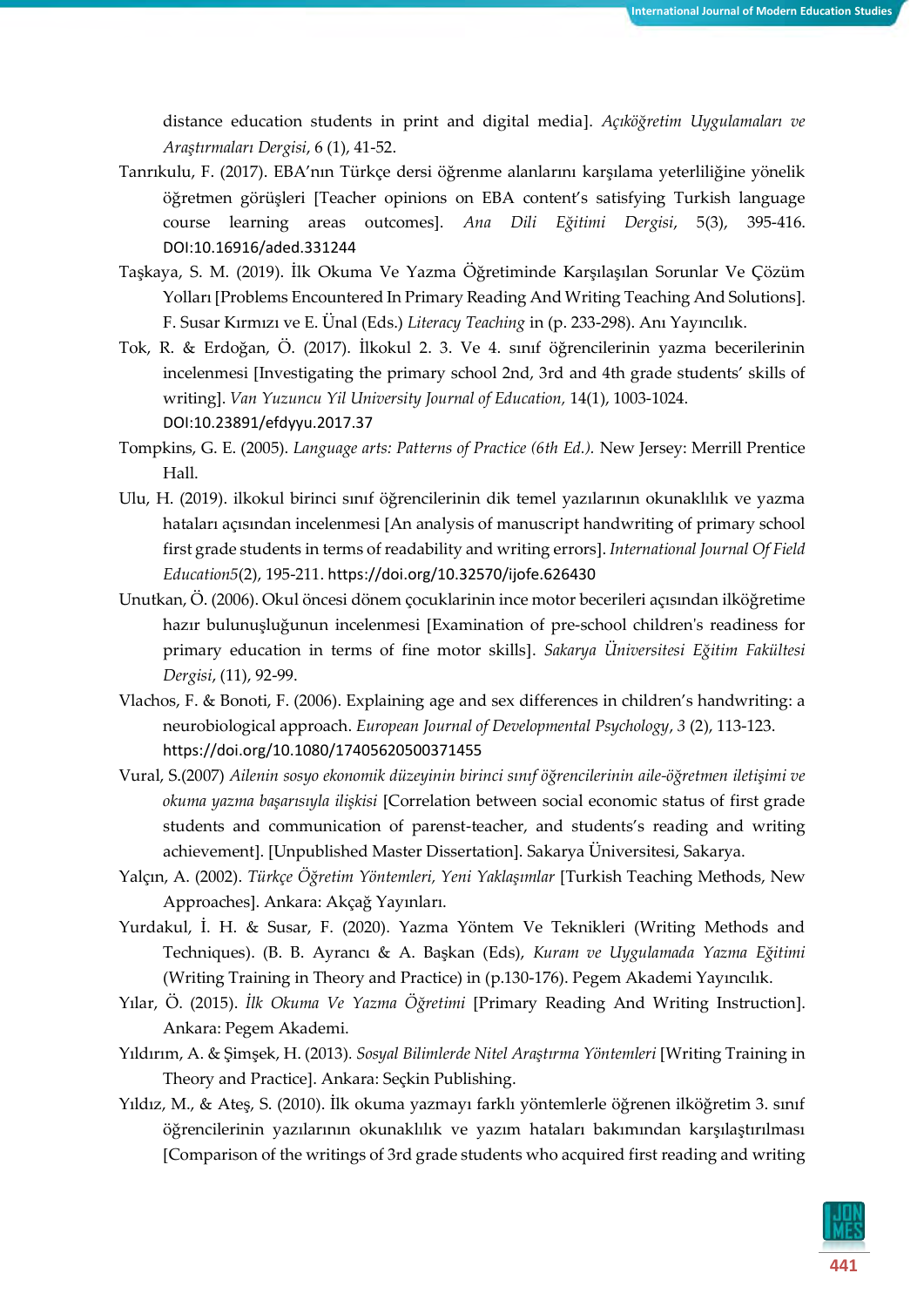in different ways, in respect to their legibility and writing errors]. *Türkiye Sosyal Araştırmalar Dergisi,* 14(1), 11-30.

- Yıldız, M., Aksoy, E., Eryılmaz, M. A. & Korkmaz, C. (2021). Salgın (COVID-19) başladığında ilkokul 1. sınıfta olan öğrencilerin 2. sınıf akıcı okuma becerileri: Öğrenme kayıpları bağlamında bir değerlendirme [Reading fluency of 2nd grade students who were at 1st grade when covid-19 pandemic started: an evaluation based on learning loss]*. Sınıf Öğretmenliği Araştırmaları Dergisi (SÖAD), 1*(1), 48-64.
- Ziviani, J., & Watson‐Will, A. (1998). Writing speed and legibility of 7–14‐year‐old school students using modern cursive script. *Australian Occupational Therapy Journal*. 45 (2), 59-64.
- Zhytska, S. (2013). Dictation as an Integrated Skills Activity. *The Eighth International Theoretical and Practical Conference: Modern Trends And Innovations In Teaching Foreign Languages,* Kyiv, Ukraine. Retriewed June 10, 2021 From [http://interconf.fl.kpi.ua/sites/default/files/tezi\\_1-](http://interconf.fl.kpi.ua/sites/default/files/tezi_1-2.03.12_version_s1.pdf) [2.03.12\\_version\\_s1.pdf](http://interconf.fl.kpi.ua/sites/default/files/tezi_1-2.03.12_version_s1.pdf)

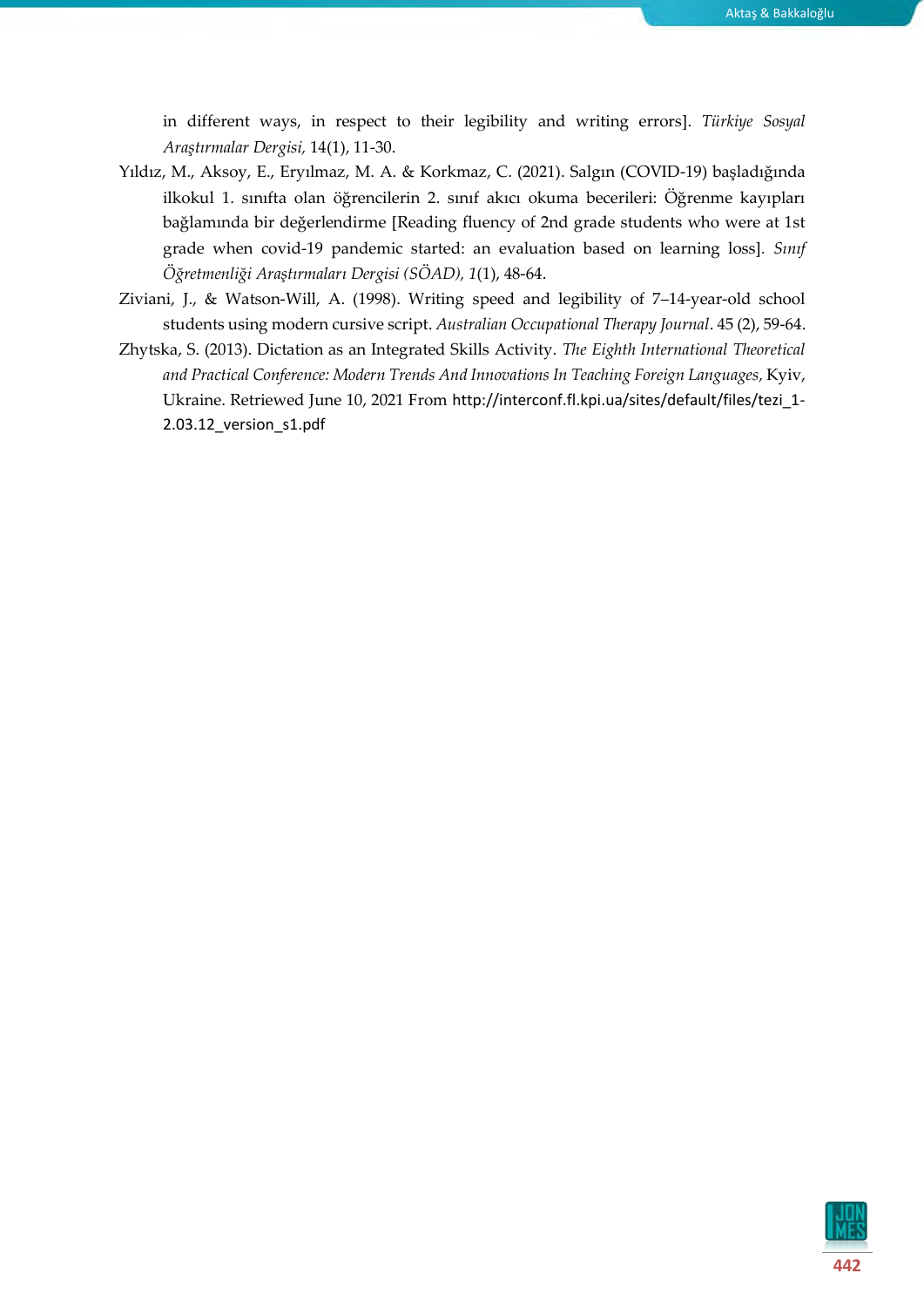#### **APPENDICES**

#### **Appendix 1. Dictation and Copying Texts**

#### **A FEAST DAY WITH MY GRANDFATHER**

My father was very happy when he came home in the evening.

"Your grandfather is coming to visit us during the holidays", he said. My sister Ezgi and I were very happy with this news.

My grandfather came early in the morning of the day before the feast. I ran and hugged my grandfather. On the morning of the feast, we all had excitement and smiles on our faces. My grandfather and uncle gave me and my sister holiday pocket money. We had a long talk with my grandfather and uncle that day. Our relatives came to celebrate the feast with us. We had a lot of fun that day.

> Cuma KARATAŞ (First grade Turkish coursebook) Abridged.

#### **TOMBIK'S REGRET**

In the depths of the forest lived a tiny elephant calf named Tombik. Tombik sometimes got so caught up in a game that he didn't even realise he had wandered away from his family. Although his parents said that there were many dangers in the forest, Tombik did not pay much attention to what was said.

One day, Tombik was chasing a yellow butterfly. He tried to catch her. While trying to catch the butterfly, he wandered away from his family and got stuck in a swamp. Tombik shouted around to ask for help. But no one heard him.

(I Understand What I Read With Tales and Stories)

Abridged.